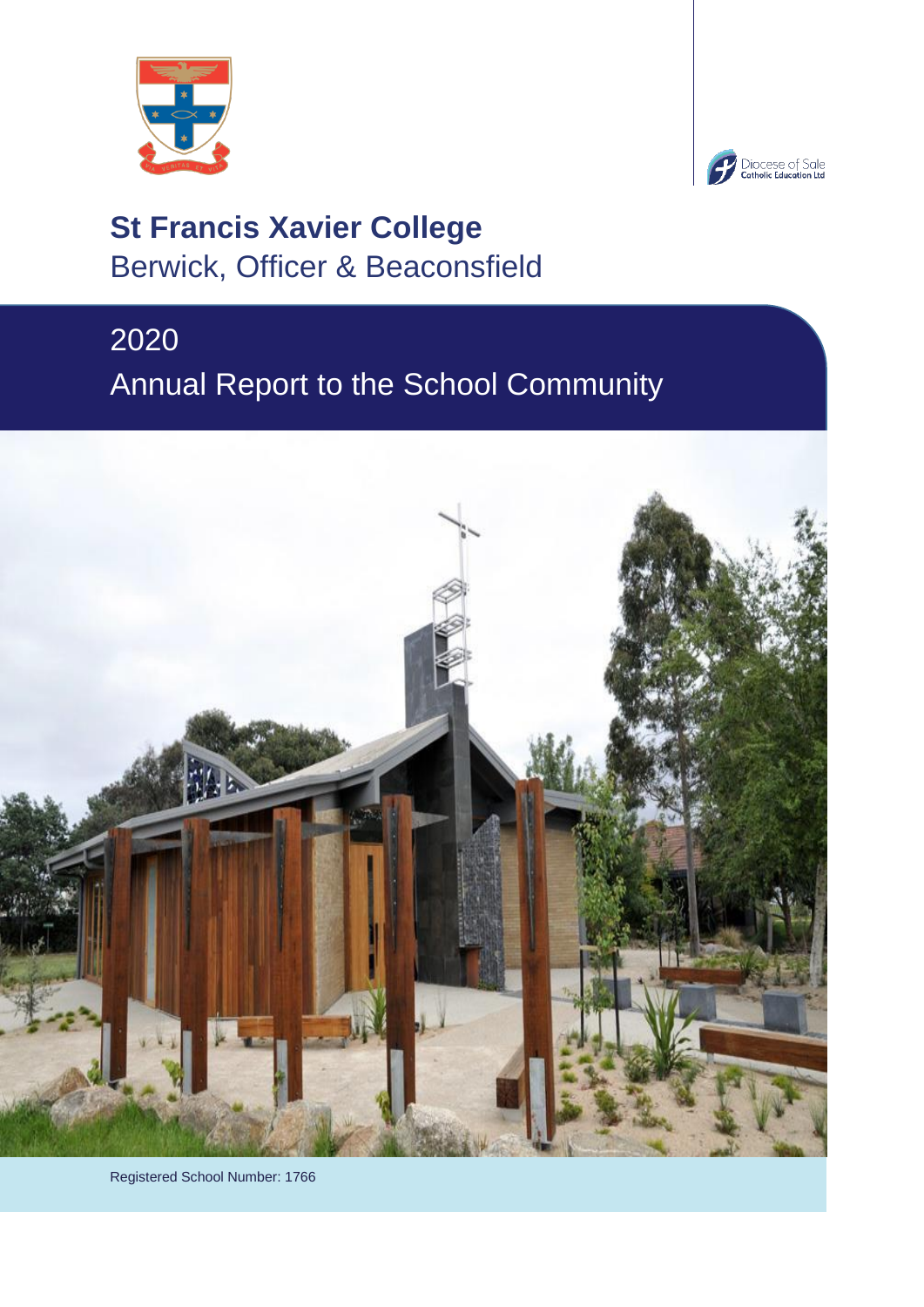## **Table of Contents**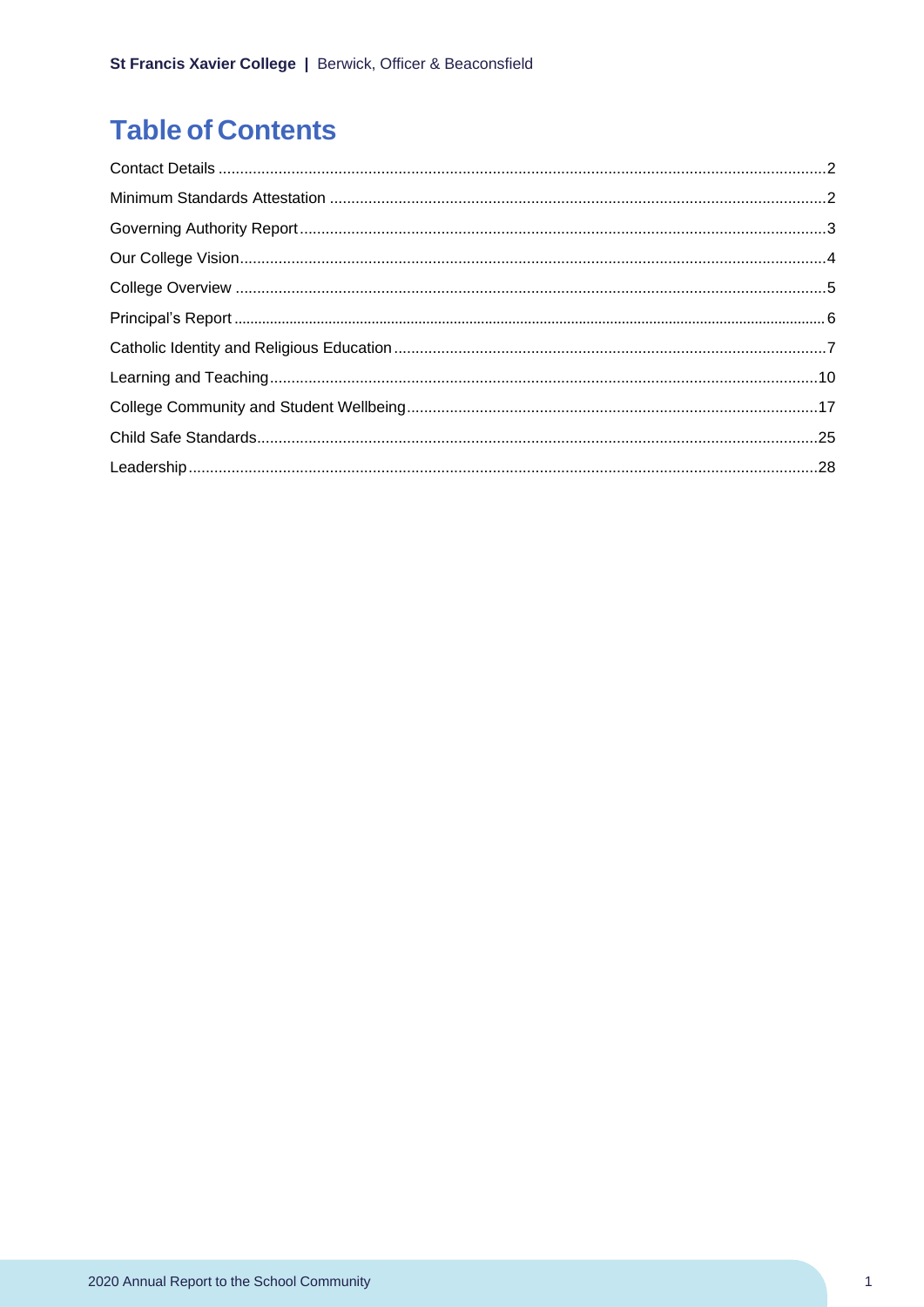## <span id="page-2-0"></span>**Contact Details**

| <b>ADDRESS</b>                                   | 4 Beaconsfield Avenue<br>Berwick, Officer & Beaconsfield VIC 3807 |
|--------------------------------------------------|-------------------------------------------------------------------|
| <b>PRINCIPAL</b>                                 | Vin Feeney                                                        |
| <b>GOVERNING AUTHORITY</b>                       | Diocese of Sale Catholic Education Ltd.                           |
|                                                  | Maria Kirkwood, Chief Executive Officer                           |
| <b>SCHOOL ADVISORY</b><br><b>COMMITTEE CHAIR</b> |                                                                   |
| <b>TELEPHONE</b>                                 | 03 9707 3111                                                      |
| <b>EMAIL</b>                                     | principal@sfx.vic.edu.au                                          |
| <b>WEBSITE</b>                                   | www.sfx.vic.edu.au                                                |
| <b>E NUMBER</b>                                  | E4031                                                             |

## <span id="page-2-1"></span>**Minimum Standards Attestation**

I, Vin Feeney, attest that St Francis Xavier College is compliant with:

- All of the requirements for the minimum standards and other requirements for the registration of schools as specified in *the Education and Training Reform Act 2006 (Vic)* and the *Education and Training Reform Regulations 2017 (Vic)*, except where the school has been granted an exemption from any of these requirements by the VRQA
- Australian Government accountability requirements related to the 2020 school year under the *Australian Education Act 2013 (Cth)* and the *Australian Education Regulations 2013 (Cth)*
- The Child Safe Standards prescribed in Ministerial Order No.870 Child Safe Standards, Managing Risk of Child Abuse in School.

#### 21/05/2021

**NOTE:** The School's financial performance information has been provided to the Australian Charities and Not-forprofits Commission (ACNC) and will be available for the community to access from their website at [www.acnc.gov.au](http://www.acnc.gov.au/)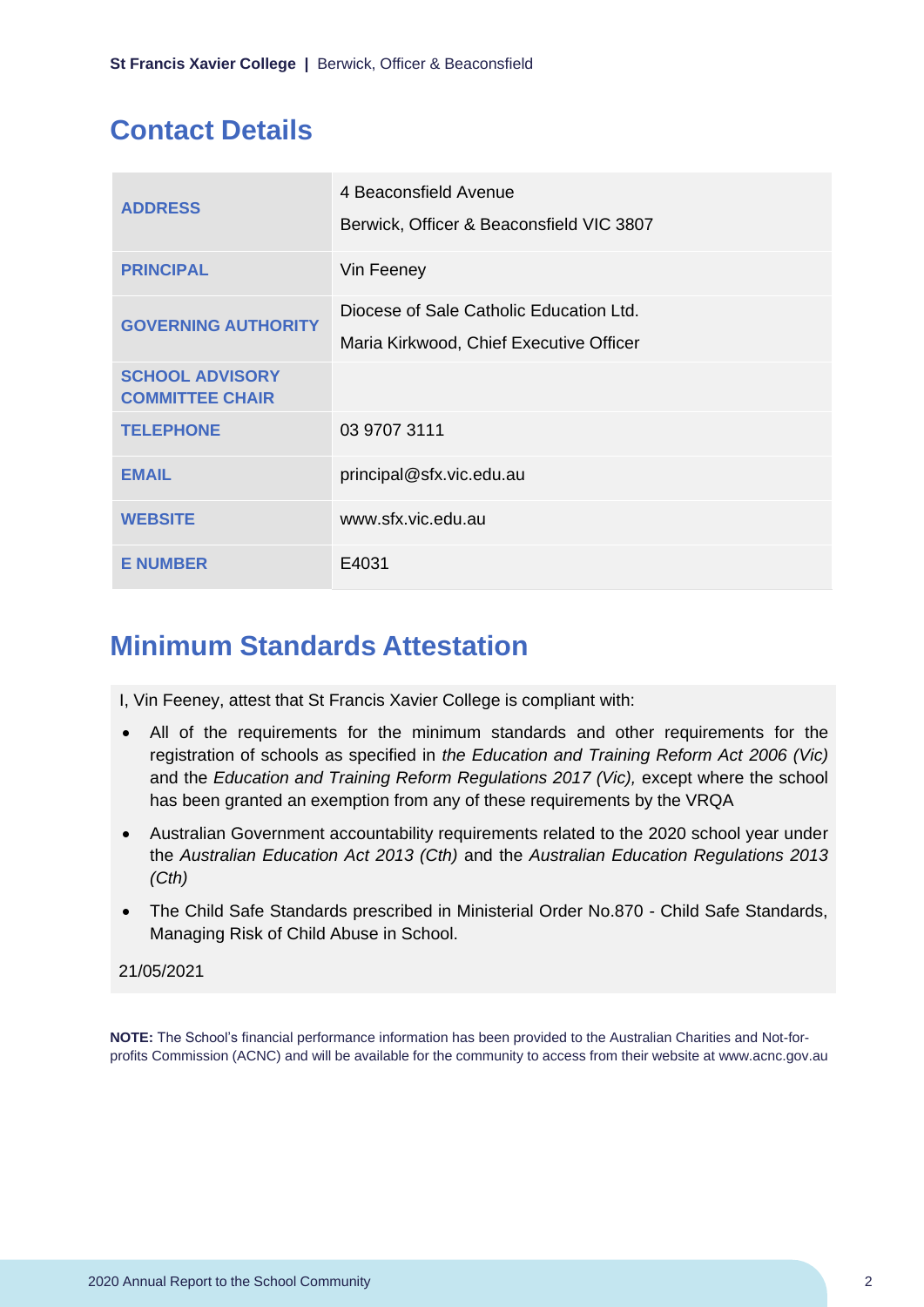## <span id="page-3-0"></span>**Governing Authority Report**

2020 was a year unlike any other that we have experienced.

In its third year of operation, Diocese of Sale Catholic Education Limited (DOSCEL) was challenged to provide timely advice, service and direction to Catholic primary and secondary schools across the Diocese, in both metropolitan and regional areas, throughout a prolonged period of rapidly changing circumstances.

The events of the year were as momentous in the Diocese of Sale as anywhere in Australia. The region was affected by fierce bushfires and drought, which put significant strain on families and communities. We farewelled Bishop Patrick O'Regan, and eventually welcomed our new Bishop, Greg Bennet. Our schools, offices, and churches faced the additional challenge of dealing with the COVID-19 pandemic, including extended periods of lock-down.

The resilience shown by our professional and local communities has been extraordinary. Schools successfully adapted to a new, remote style of learning and teaching faster than anyone would have thought possible. Throughout all the disruption and social distancing, we kept faith in each other, and ensured that our colleagues, students, and their families were encouraged and supported.

As an organisation, we maintained our focus on developing and maintaining rigorous reporting and accountability structures, to comply with our regulatory requirements. With pastoral support from our Parish Priests and expert advice from the DOSCEL Secretariat, our highly-committed school leadership teams were able to maintain their focus on creating safe and welcoming learning environments, whether at school or online.

We continue to prioritise the provision of educational opportunities for every student, to nurture them, and enable them to encounter God and to develop a knowledge of the Catholic faith and tradition. We invest in leadership and support for school communities, to promote expert learning and teaching practices. We collaborate with, and involve our school communities in our pursuit of the best spiritual, social, emotional, physical and academic outcomes for students in our Diocese.

We aspire to see our students thrive in the world; to be confident, competent and connected.

I am thankful for the contributions of everyone involved in Catholic education in our Diocese in 2020. It has been an honour to work alongside you as we bring life to our vocation of Inspiring Faith, Inspiring Learning.



sold

**Maria Kirkwood** *Chief Executive Officer Diocese of Sale Catholic Education Ltd*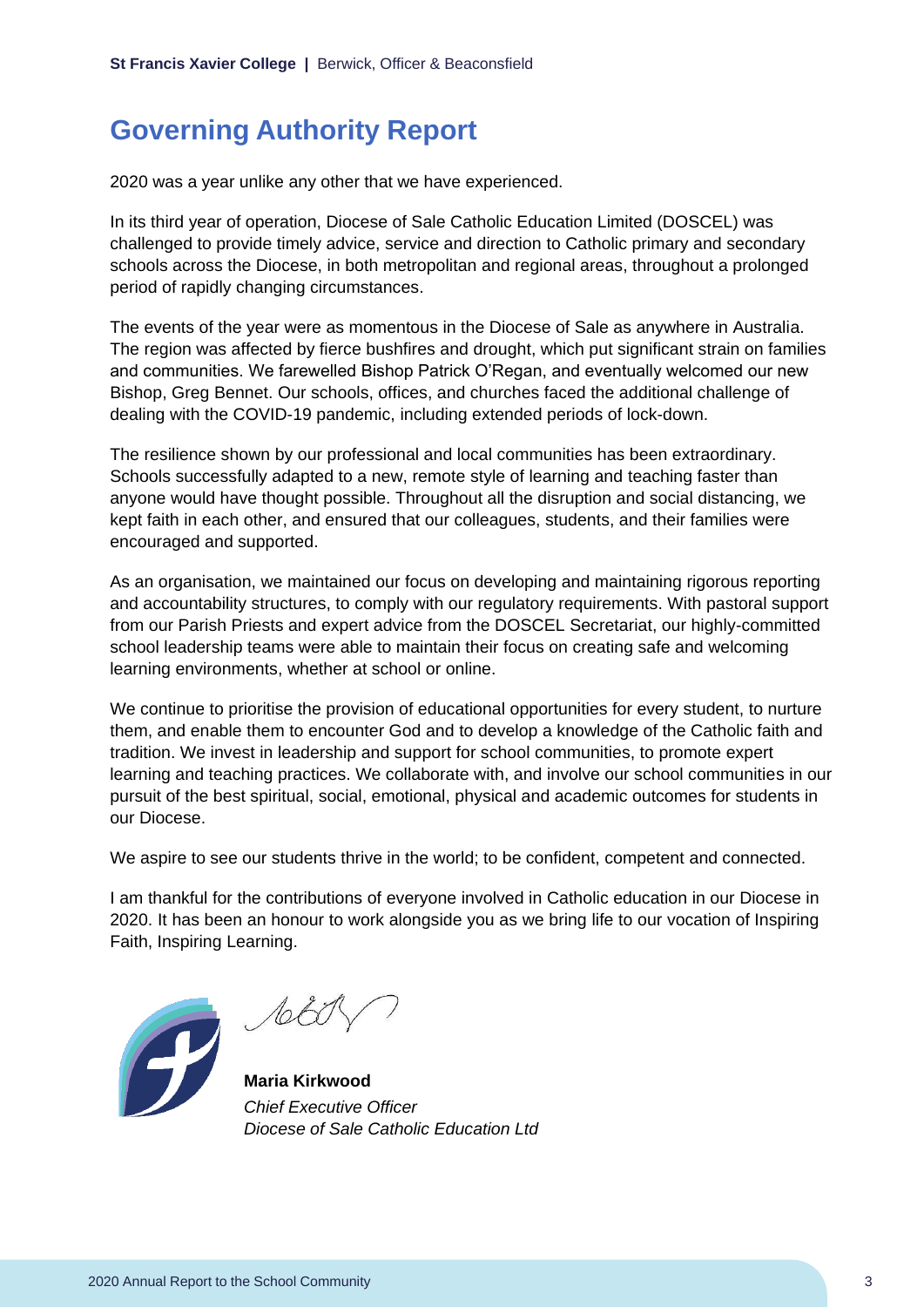## <span id="page-4-0"></span>**Our College Vision**

## **"I am the Way, the Truth and the Life" (John 14:6)**

St Francis Xavier College is a Catholic community that is educative and supportive of the whole person. We have a clear purpose: the individuals' development of competence, conscience and compassion formed in the Christian tradition in light of the Scriptures; one who is guided by a sense of Christian faith, hope and love who will be of service to the world. We recognise God's presence in our lives by being a living witness to Jesus, celebrating and pursuing excellence and by living courageously with optimism and respect for the dignity of all.

#### **Statement of Democratic Principles**

St Francis Xavier College is committed to Australian Democratic principles including:

- elected government;
- the rule of law;
- equal rights for all before the law;
- freedom of religion;
- freedom of speech and association; and
- the values of openness and tolerance.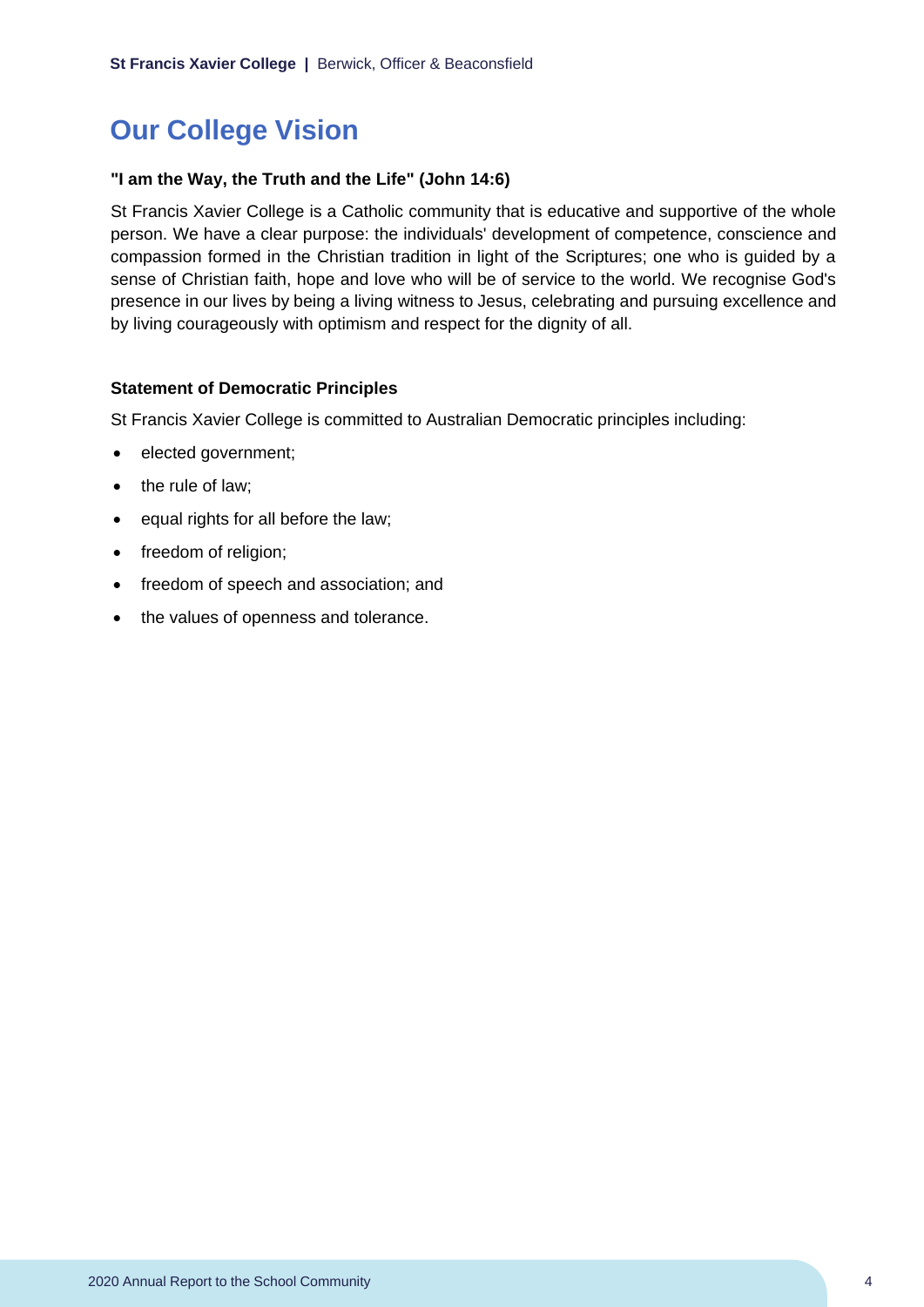## <span id="page-5-0"></span>**College Overview**

St Francis Xavier College is conducted under the auspices of the Diocese of Sale Catholic Education Ltd and supported by the Parishes of Berwick, Narre Warren, Pakenham, Iona / Maryknoll and Koo Wee Rup. The total College population in 2020 was 3301 students from Years 7 to 12. The College consists of three campuses, two Year 7 to 9 Junior Campuses located in Berwick and Officer and a Senior School Campus catering for Year 10 to 12 students located in Beaconsfield.

The College strives to achieve the best in educational opportunities and outcomes for its students. Specifically:

- We seek to be an overtly authentic Catholic College where we promote and celebrate the Christian faith and the spirituality of all College members in partnership with our families and parishes, in dialogue with many world views;
- We aim to promote effective teaching and learning, based on our Catholic values, incorporating challenging, relevant and innovative curriculum, highlighted by engaging teaching and learning processes aimed to promote the understanding of student's place in the world;
- We strive to develop an adaptive learning environment which fosters critical thinking, creativity, collaboration, problem-solving and flexibility;
- We promote and facilitate teacher collaboration, consistency and collegial accountability through teams;
- We aim to be an inclusive Catholic community where people are valued and cared for, where diversity and differences are respected and celebrated and where positive relationships are able to flourish;
- We are committed to the ongoing development of quality Christian leadership amongst our staff and our students who will guide and develop the Christian values which distinguish and transform our learning environment;
- We aim to build an effective stewardship of human and material resources thereby strengthening the provision of quality Catholic education for our students.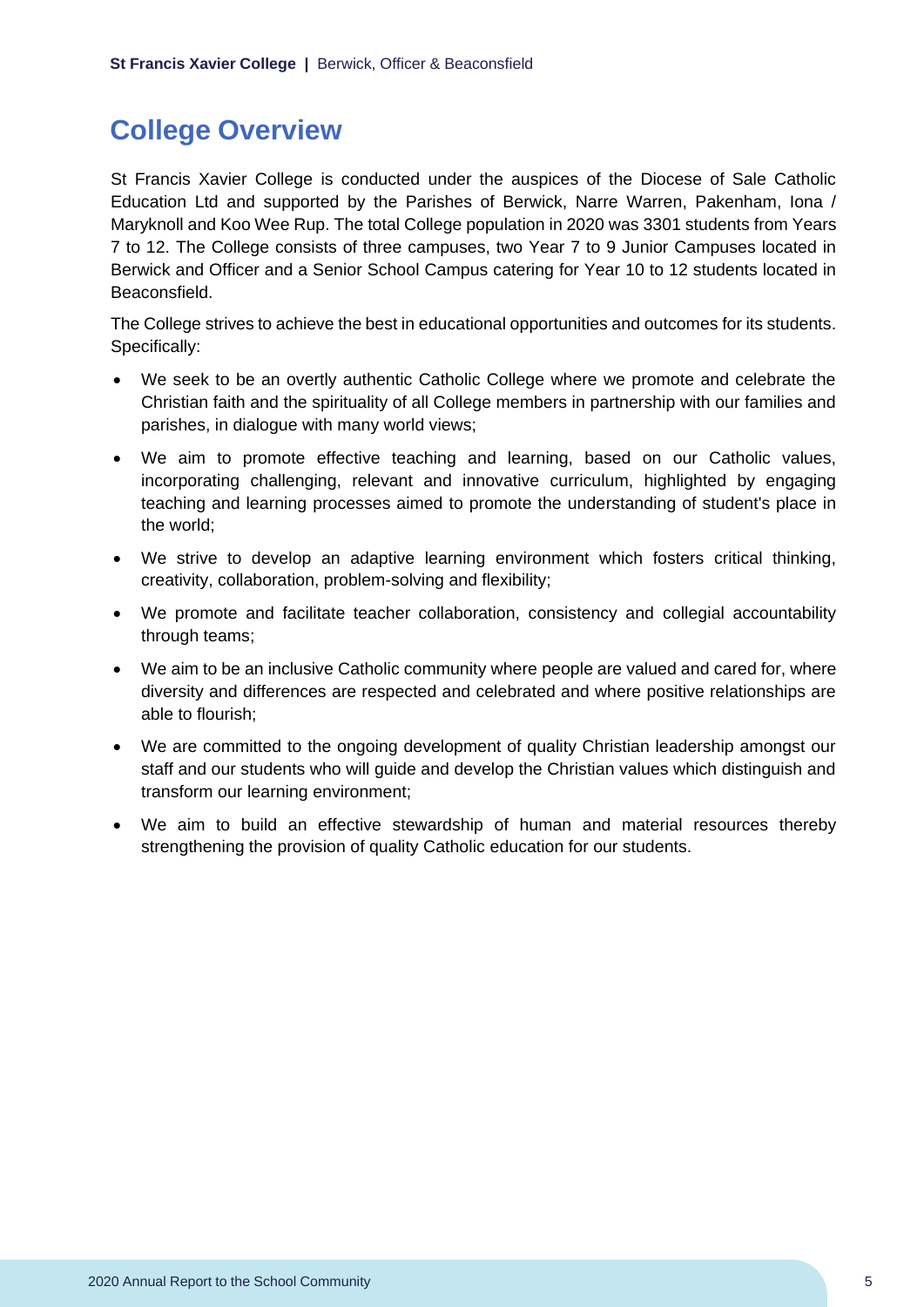## <span id="page-6-0"></span>**Principal's Report**

Well, you don't need me to tell you that this has been a year like no other in our collective living memory.

Clearly many things have been lost because of COVID-19, especially loved ones, and we pray for those we know who have not survived the virus. And for those whose health has been compromised.

But, this pandemic has also been an opportunity for us to deeply appreciate the reality that the educational growth of any young person is as a consequence of a 3-way partnership; the individual, their family and their school.

Never in my 40+ years in Catholic Education has this been more apparent. I want to pay tribute to all families for the heroic and stoic efforts you have made to help your daughters and sons to stay the course, stay on course and grow in their learning this year.

And to their teachers and classroom support staff for the way they have remained focussed on keeping the learning connection, the sense of belonging, the connectedness to school alive and well despite the separation.

Apart in reality, together in spirit.

I want to also honour the students for their perseverance and grit. Staying on track when quietly disappearing would have been so easy to do.

And for the parents, teachers and leaders who called them back reminding us always of the parable of the Good Shepherd (John 10:11-16).

Particularly I want to thank the student leaders who never conceded that this was a wasted year in which they could not lead and serve their communities; leaders who built connections, called students together, showed optimism, courage and zest while demonstrating every time why they were chosen by their peers and staff.

One of the gifts, even if accepted through gritted teeth, is that this year presented a series of learning moments perfectly designed to prepare young people for classic 21st century challenges. The adaptability, creative group problem-solving, communication skills and resilience that parents, students and staff had countless opportunities to develop further will make us all better able to thrive in the most turbulent of times which we may encounter.

We can all have been made stronger by facing the challenges of 2020.

But only because we never had to face them alone.

The collective energies of family, friends and school all added to our own inner resources to make not just survival but flourishing a possibility this year.

And for that we are grateful. In that we see the blessings of our God. In that we see how we have been the hands and heart of God.

Our 2020 motto has been achieved in real life despite our separation. That is success.

Vincent J Feeney Principal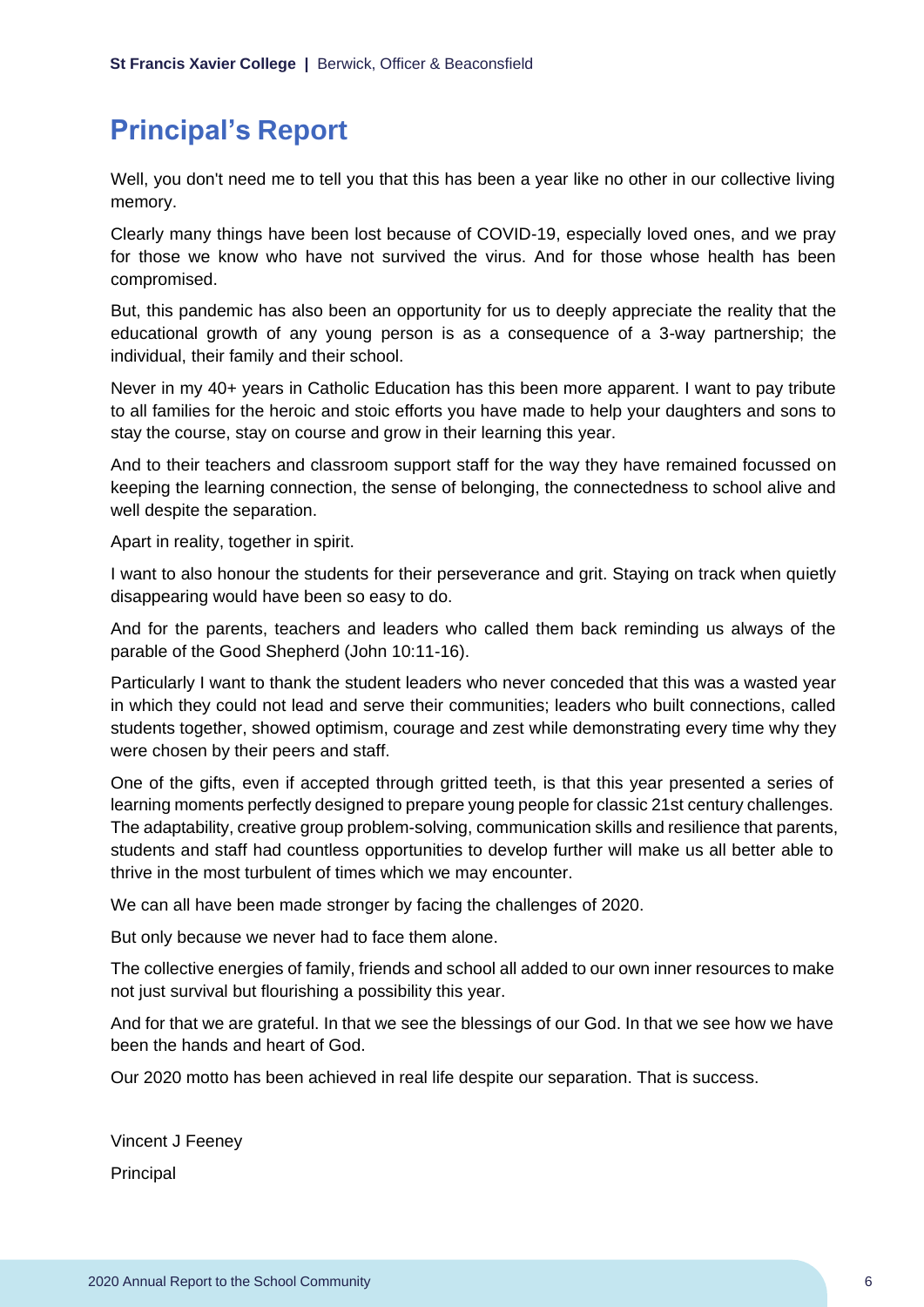## <span id="page-7-0"></span>**Catholic Identity and Religious Education**

## **Goals & Intended Outcomes**

"I am the Way, the truth and the Life" (John 14:6)

## **Goal**

Our community is a living witness to the Gospel where Christ is encountered.

## **Intended Outcomes**

- Lead the community towards a post critical belief stance through developing an understanding of recontextualisation and dialogue in a pluralistic society.
- Fully implement the revised Religious Education Core Curriculum, "To live in Christ Jesus", developed by the Catholic Education Office, Sale Diocese.
- Promote and Support Youth Ministry.
- Educating students in identity and sexuality.
- That all teaching staff are accredited or working towards accreditation.
- Maintain and enhance ties with Parish.
- Further, develop links with the Student Wellbeing Team in the delivery of programs that complement the development of faith.

## **Achievements**

**The following major achievements were made in relation to Catholic Identity and Religious Education during 2020. Many planned activities were unable to be completed due to COVID-19 restrictions.**

- College Major events: Affected by COVID prayers and celebrations held online for Easter, Year 12 Graduation.
- Year 12 Retreat Day programs.
- Ongoing Development of the College Youth Ministry Program, including reaching out to our Parish Primary Schools supporting them in preparing students for their sacramental programs — class tasks only.
- The Participation in the Annual Caritas Project Compassion collection.
- St Vincent de Paul: Soup Van, Christmas appeal Fundraising.
- Trinity Families (Bishop of Sale) Fund Raising.
- Rueben Centre Appeal fundraising.
- Jesuit Social Services fundraising.
- Staff First Friday Prayer Program.
- Implementation of the Revised Religious Education Curriculum "To live in Christ Jesus" for the Diocese of Sale.
- Staff Religious Education Professional Learning Day online units.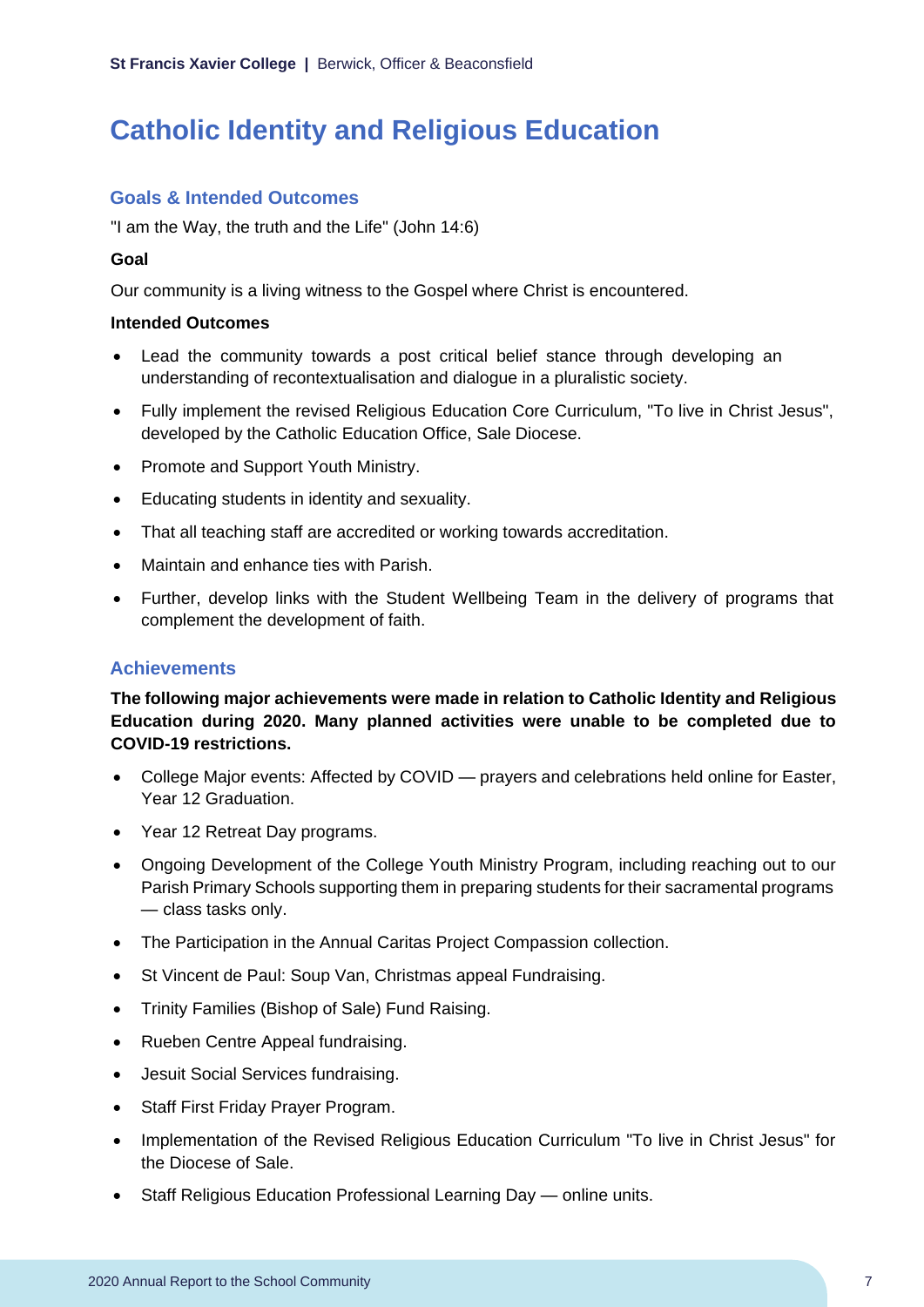- Increased number of staff teaching Religious Education.
- Increased numbers of staff in accreditation to teach Religious Education in a Catholic School — Gaining and Maintaining.
- Staff undertaking accreditation to teach in a Catholic School Gaining and maintaining.
- Appointment of College Youth Minister to serve the College, St Michael's Berwick and Our Lady Help of Christians, Narre Warren.
- More students appointed and liturgy and justice captains to widen opportunities for participation in faith life of the College.
- Mass text sent to parents for the weekend prayer celebrations.

#### **VALUE ADDED**

St Francis Xavier College promotes an inclusive Catholic community where all in our community are valued; where diversity and difference are respected and positive relationships flourish. Many planned activities were unable to be completed due to COVID-19 Restrictions, however we adapted and engaged with students in different ways.

In 2020, we achieved this by:

- Increasing dialogue with the students in regard to their choices in Religious Education units and involvement in liturgy.
- Emphasising the need to build emotional resilience in our young people.
- Using the philosophy of Restorative Practices and Positive Psychology to encourage listening, understanding, respect and conflict resolution.
- Using Microsoft Teams to bring students together to pray, to plan fundraisers like Vinnies and charity events.

Building positive relationships based on Gospel Values by:

- Developing avenues for further exchange of information between the primary and secondary environments.
- Ensuring all College policies including Child Protection policies are just and accessible to all members of the College Community.
- Providing parents with information and professional advice to enhance and support adolescent development.

Caring for the well-being of students, parents and staff by:

- Developing a wellbeing program and philosophy that supports our Catholic identity.
- Enhanced Youth Ministry program that focuses on academic and spiritual.
- Development of the role of ministry in the lives of young Catholics.
- Online liturgies filmed and shared with the school community.
- Graduation liturgies.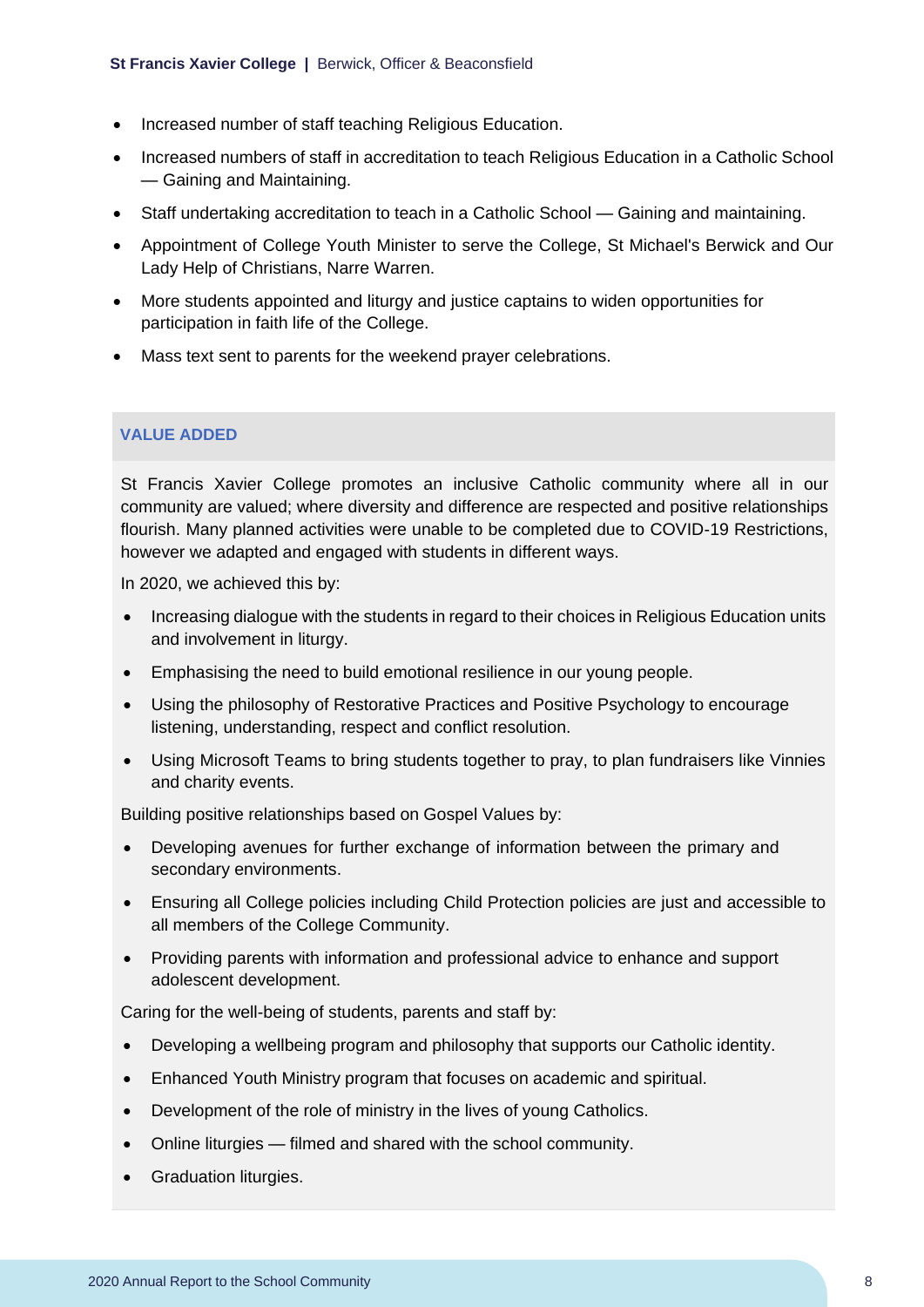- Year 12 Retreat day programs and
- St Francis Xavier Feast Day Liturgy filmed and produced and shared with the school community.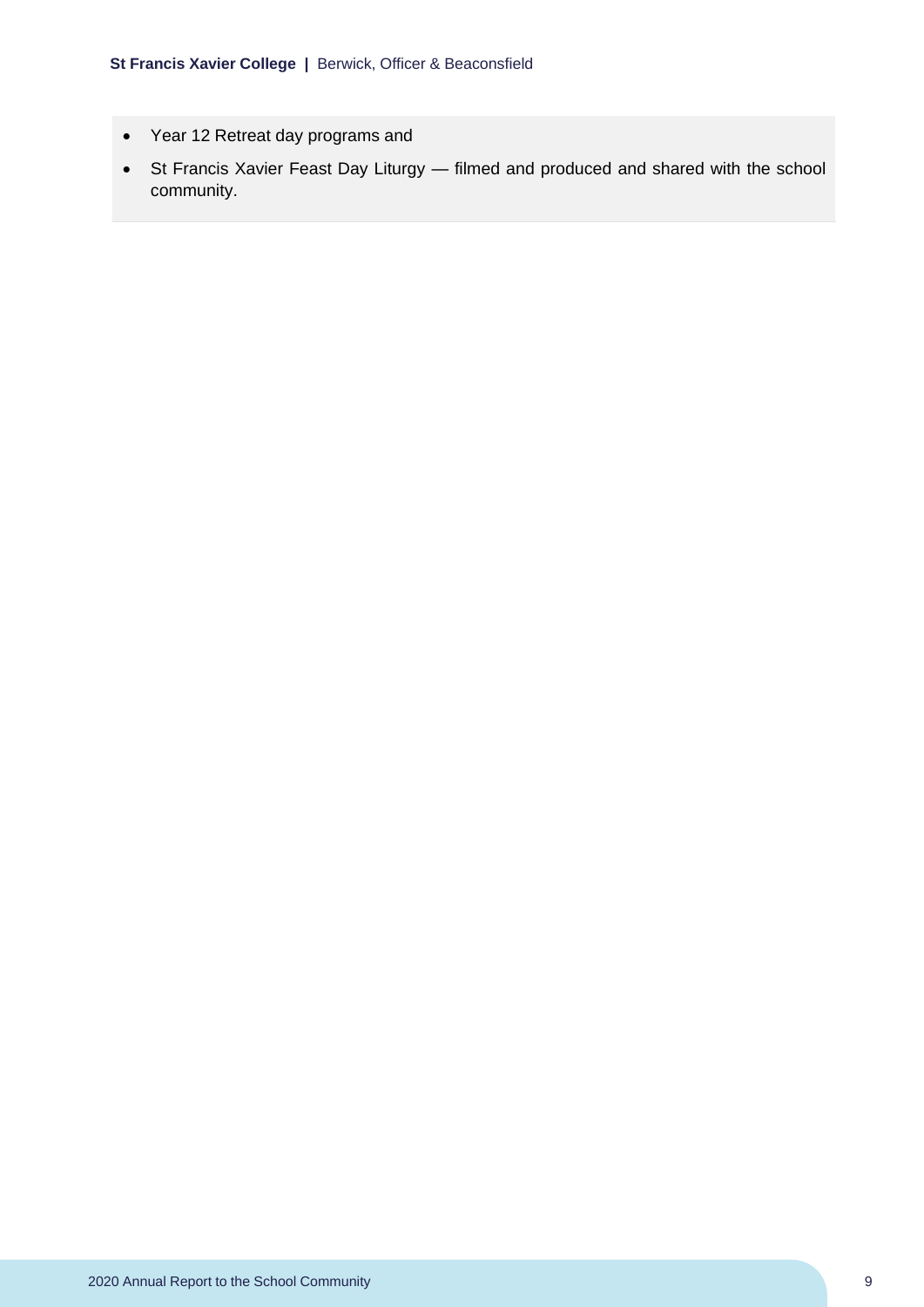## <span id="page-10-0"></span>**Learning and Teaching**

## **Goals & Intended Outcomes**

"I have come that you may have life and have it to the full" (John 10:10)

#### **Goal**

Through the deepening of the culture of positive learning partnerships informed by Positive Psychology and the differentiated and purposeful nature of the curriculum, student achievement will be enhanced.

#### *Improved Student Outcomes*

#### **Intended Outcomes**

- That the professional learning program is planned and purposeful to support student achievement.
- That opportunities for dialogue and collaboration are provided to facilitate professional growth.
- That targeted professional learning will be provided.

#### *Expert Teacher Practice*

The glory of God is the human person fully formed — St Irenaeus 2nd Century

#### **Intended Outcomes**

- The literacy and numeracy outcomes for students will be enhanced.
- The learning outcomes of VCE students will increase.
- That VCAL students will be more engaged in their learning program and that their post school destinations are improved.
- That student progress is increased.
- Student achievement is monitored progressively.
- That students will be more dedicated to achievement in their differentiated and purposeful learning program.

## **Achievements**

**The following major achievements were made in relation to learning and teaching during 2020. Many planned activities were unable to be completed due to COVID-19 Restrictions.**

**The College continued to deepen its implementation of College direction for offering a highly differentiated learning program. The College's framework for differentiation includes:**

- 1. Teachers knowing their students
- 2. Students knowing themselves as learners
- 3. Communicating learning progressions at multiple levels
- 4. Providing students with the opportunity to demonstrate their learning at different levels
- 5. Facilitating learning activities which meet each student where they are at and suitably challenge and support them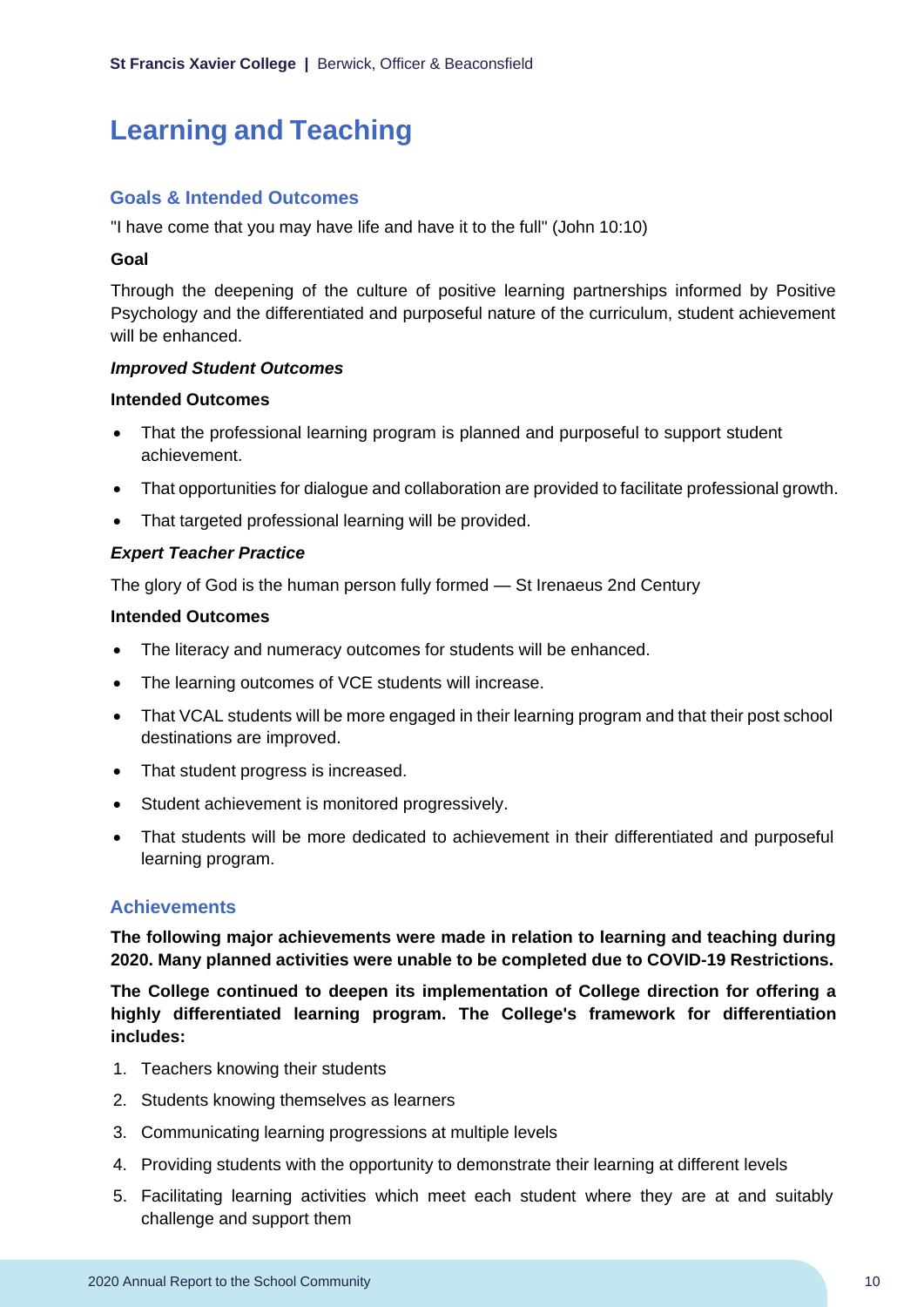### **The main areas of focus for differentiation include:**

- Differentiated assessment
- Differentiated learning activities
- Literacy
- Culturally and linguistically diverse learners
- Digital learning
- Gifted learners
- Learning adjustment
- Learning analytics
- Numeracy

#### **Remote Learning**

The College's Remote Learning Program was successful. Our success criteria were:

- **1. Students participate in a remote learning program which:**
- maintains student safety
- facilitates student engagement
- supports student wellbeing
- facilitates student achievement
- continues to build expert teacher practice
- continues to realise the College Game Plan
- fosters a culture of collaboration

#### **2. College operations continue**

Over the period of Remote Learning we reviewed evidence relating to each of the criteria.

#### **Learning Leaders Middle Leaders**

The College's new model for middle leadership is being implemented this year. It is pleasing that staff appointed to the positions are being effective already. The following list details the learning and teaching related roles and the area of influence that these leaders had during remote learning.

- Director of Digital Technology: led the College's Digital Technology Program including infrastructure, support and training.
- Director of Learning Adjustment: led the College's Learning Adjustment Team in supporting students with disability.
- Directors of Learning Culture: led the team of middle leaders.
- Differentiated Assessment Leaders: supported staff with online assessment.
- Differentiated Learning Activities Leaders: promoted strategies for differentiated learning activities.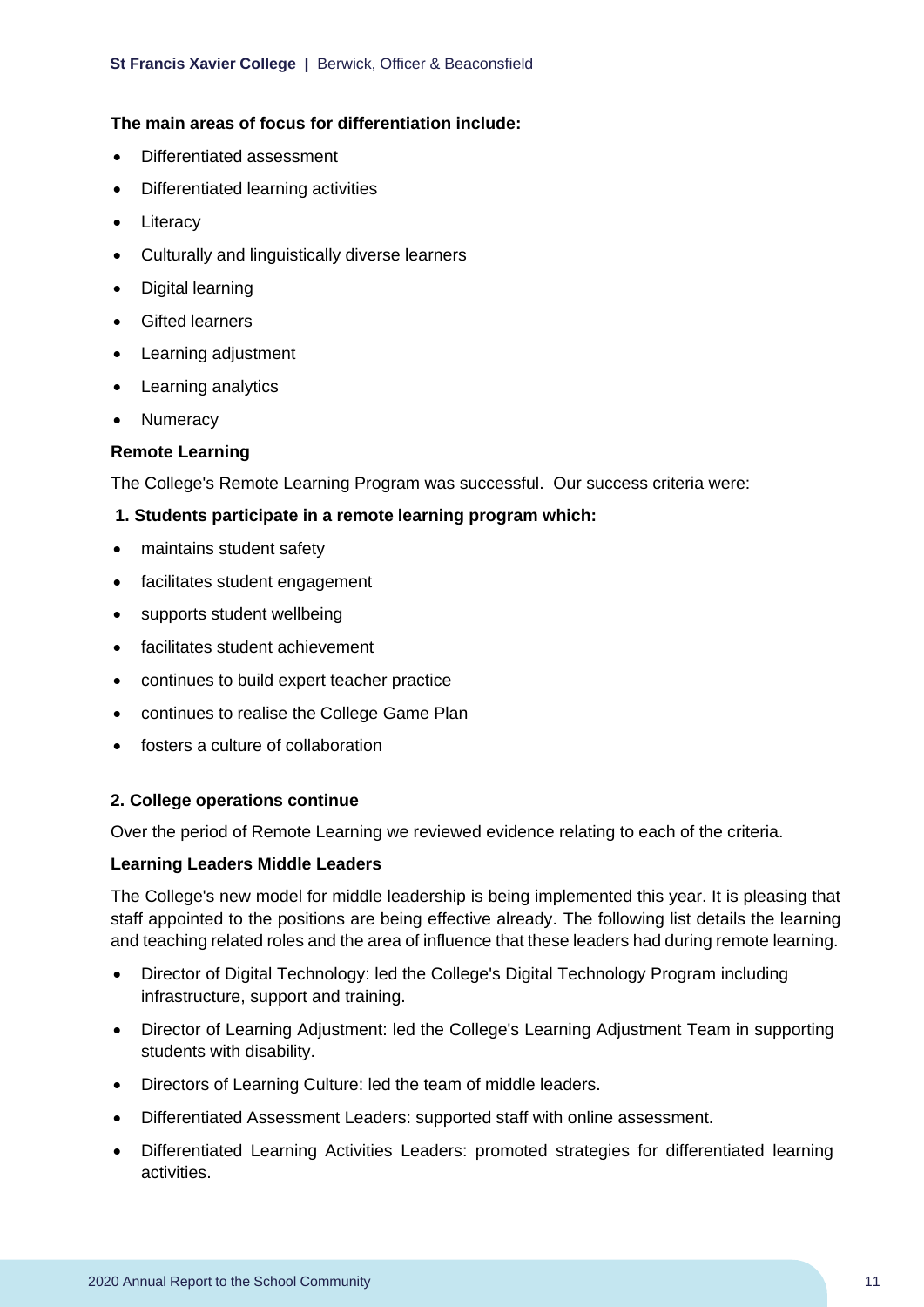- Culturally and Linguistically Diverse (CALD) Learners Leaders: built teacher capacity in supporting CALD students.
- Campus Curriculum Managers: ensured course documentation is ready for the school review.
- Digital Learning Leaders: supported staff with the use of the various digital technologies which facilitated the Remote Learning Program.
- Gifted Learners Leaders: offered strategies to teachers in relation to supporting students who have particular gifts and talents.
- Learning Adjustment Leaders: led teachers and Learning Support Officers in ensuring that the learning program was adjusted to provide an inclusive education for all students.
- Learning Analytics Leaders: reviewed data regarding student achievement to assist teams of staff to monitor student progress.
- Literacy Leaders: developed the College's strategy for enhancing student skill in reading
- Numeracy Leaders: supported maths teachers with realising the College's approach to teaching maths.
- Pathways and Programs Leaders: reviewed student progress and completion of weekly remote learning tasks.
- VCAA Coordinators: facilitated the process for online Year 12 assessment tasks.
- VCAL Leader: supported the further development of the VCAL Program and monitored the progress of VCAL students.
- VCAL Curriculum Leaders: planned further developments of the VCAL curriculum.
- Following the introduction of College and Campus wide video conferences for question and answer (Q and A) forums, many of the learning leaders facilitated Q and A forums relating to their area of leadership.

## **Other successes**

- Use of video conferencing for engagement with parents.
- Efficiency of meetings.
- Clear focus on high priorities for learning and teaching including learning adjustment.
- Weekly tasks submitted by students and monitoring of student completion data.
- The College developed a 'program for the week' type program, as opposed to 'lesson by lesson' program, and we believe that this benefited student learning and staff wellbeing.

## **Reform matters**

The Remote Learning Period caused significant disruption, however, it has also offered the opportunity to consider how some positive elements of the experience can be continued or further embraced in the future. A number of areas are being considered.

The College was very intentional with its goals when students returned to on-site learning. The goals were:

- Positive emotions creating a mindset of hope, gratitude and optimism.
- Engagement evaluating student progress, re-establishing routines and differentiating future.
- Relationships Embracing Positive Learning Partnerships reconnecting with the school.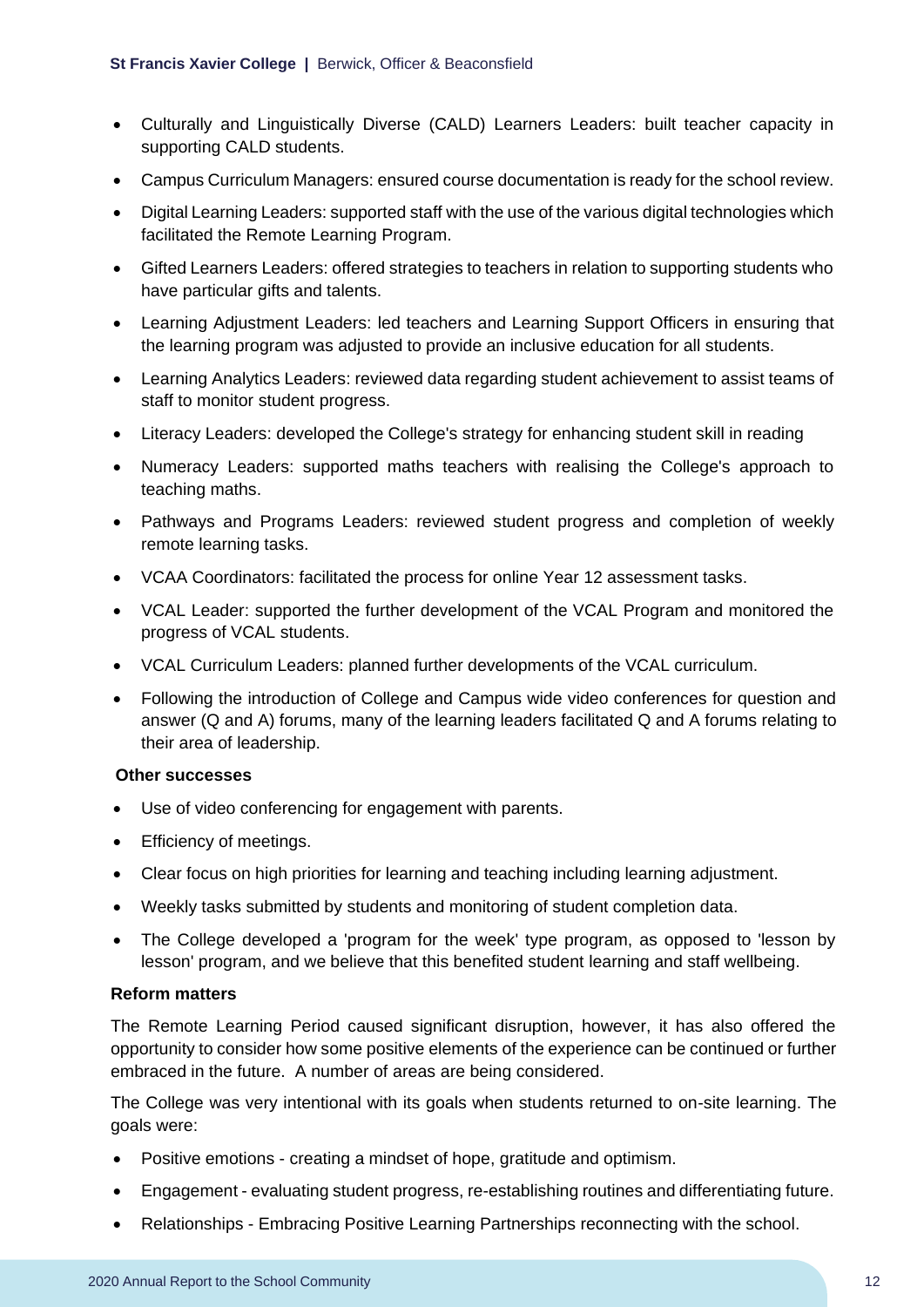- Meaning identifying and building upon strengths gained during 2020.
- Achievement enabling student achievement and encouraging pride in this achievement.
- Health fostering physical and psychological safety.
- Spirituality College 2020 theme: "Be the hands and heart of God".

#### **Other achievements in the area of learning and teaching for 2020 include:**

- Deepening of the College's use of SIMON for online progressive reporting.
- Consolidation of Maths Pathways Program.
- Further development of VCAL curriculum.
- Engaging and purposeful dialogue between teachers through professional learning Teaching Sprints.
- Further enhancement to the development of personal learning plans.
- Expanded application of positive education in the learning program.
- Application of all teacher professional learning relating to wellbeing, curriculum development and differentiation.
- Deeper establishment of new literacy strategy.
- Deeper implementation of numeracy strategy.

The College aimed to move its Teaching Climate rating from 65.4 in 2020 to 67.7 in 2021.

## **STUDENT LEARNING OUTCOMES**

**Student achievement remains the focus of the College and there are a number of pleasing results in terms of student learning outcomes from 2020.**

## **VCE Results**

VCE results continued to trend in a positive direction in 2020. Achievement of students at the high end of results either remained high or continued to grow. This is most evident in the % of study scores over 40 and in the % of ATARs over 80 and 90.

#### **Summary of 2020 VCE Results**

- Median Study Score 29
- % of study scores over 40 5.9
- Dux ATAR 98.65
- % of ATARs over 90 7.4
- $\bullet$  % of ATARs over 80 21.8
- Median ATAR 64.35

The level of 'value add' for VCE students was also pleasing. Staff continue to analyse VCE data to consider how the learning program can be enhanced and how learning activities can be improved.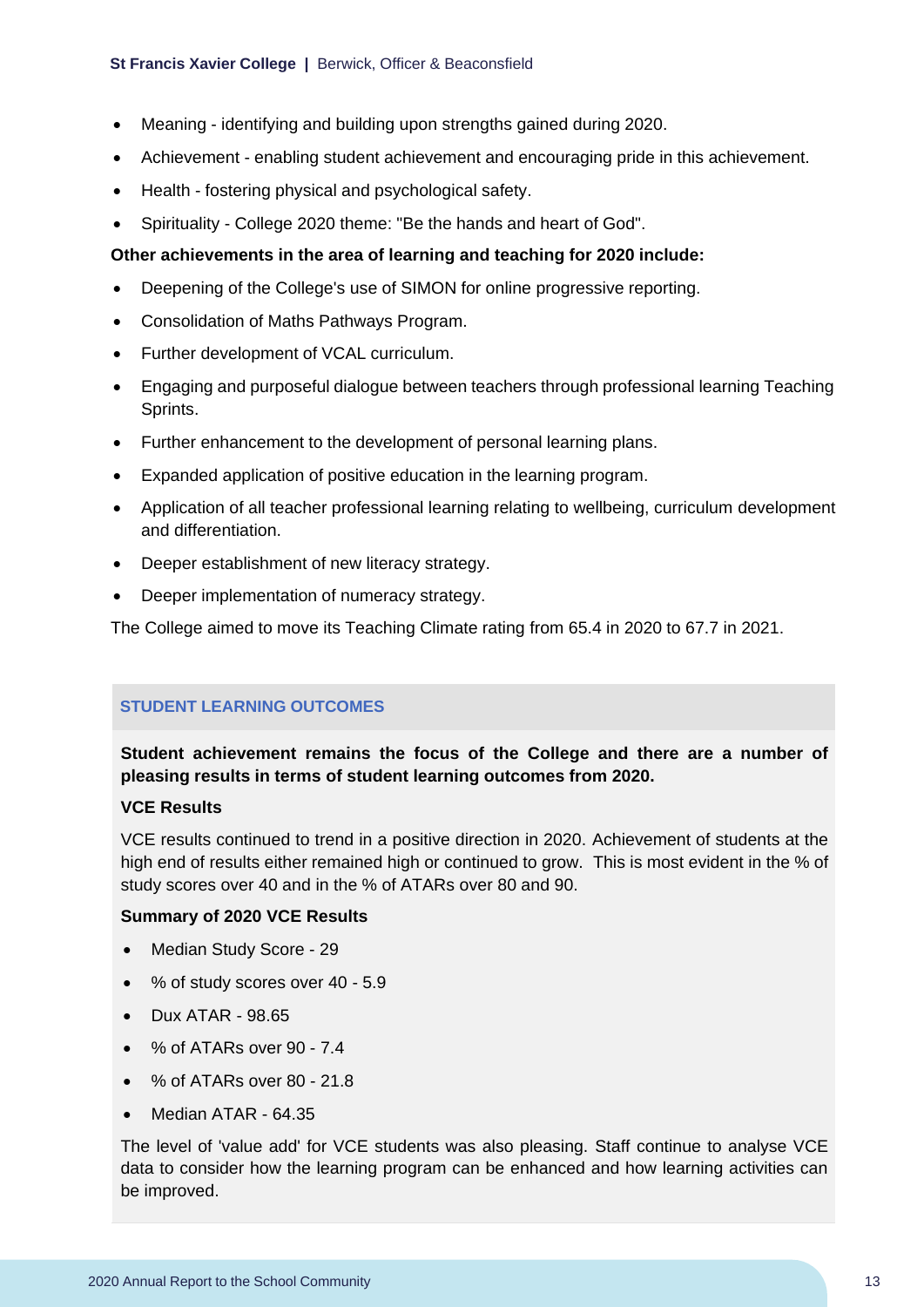The increase in the proportion of students achieving higher study scores and higher ATAR's is reflective of the College's focus on differentiating the learning program where each student is challenged and supported.

#### **Literacy and Numeracy Outcomes**

The College continues to focus on the key areas of literacy and numeracy. Given the absence of NAPLAN Testing due to COVID-19 the College used class achievement data in the area of reading and numeracy to review student achievement. This data will continue to be evaluated into 2021 as students return to onsite learning more consistently and the learning outcomes from 2020 are clearer.

#### **Remote Learning Outcomes**

Throughout 2020 the College monitored student engagement and work completion during Remote Learning. This data was reviewed weekly and interventions were put in place to support the ongoing achievement of students.

#### **Strategies for fostering high levels of learning outcomes**

The following are a summary of the strategies used at the College to facilitate growth for all students:

- highly differentiated learning program
- documented learning progressions across all learning areas
- teachers knowing their students well and targeting teaching to their student's need
- evidence based teaching practice
- deliberate strategies for numeracy and maths education
- programs for enrichment and extension
- strong Learning Adjustment Program
- specific numeracy and literacy programs for students below standard
- analysis of evidence of student achievement
- teacher professional learning and coaching

## **MEDIAN NAPLAN RESULTS FOR YEAR 9** \*

Year 9 Grammar & Punctuation

Year 9 Numeracy

Year 9 Reading

Year 9 Spelling

Year 9 Writing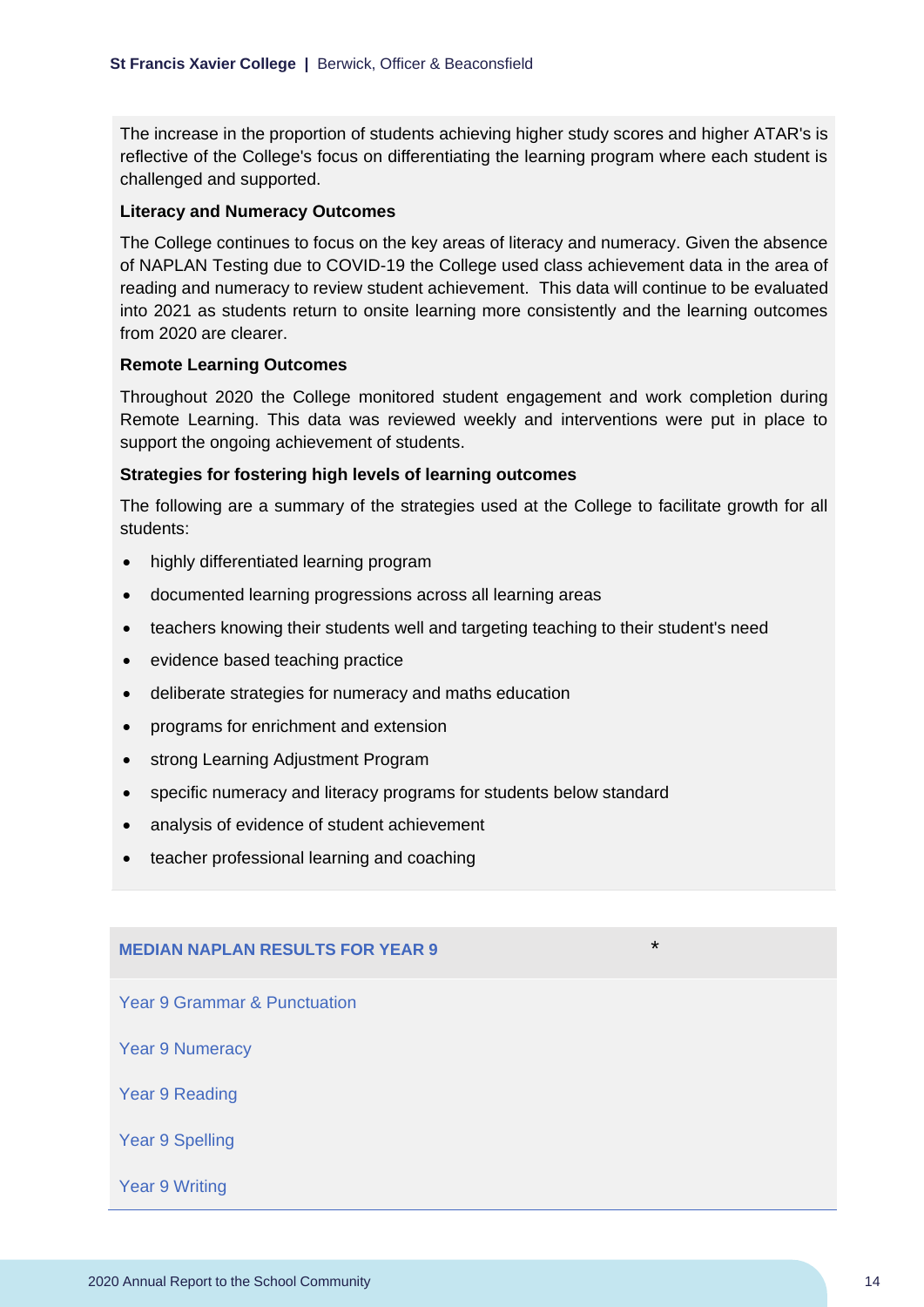\* There are no NAPLAN results to report in 2020 as the Australian Government decided that due to the COVID-19 pandemic NAPLAN Assessments would not take place.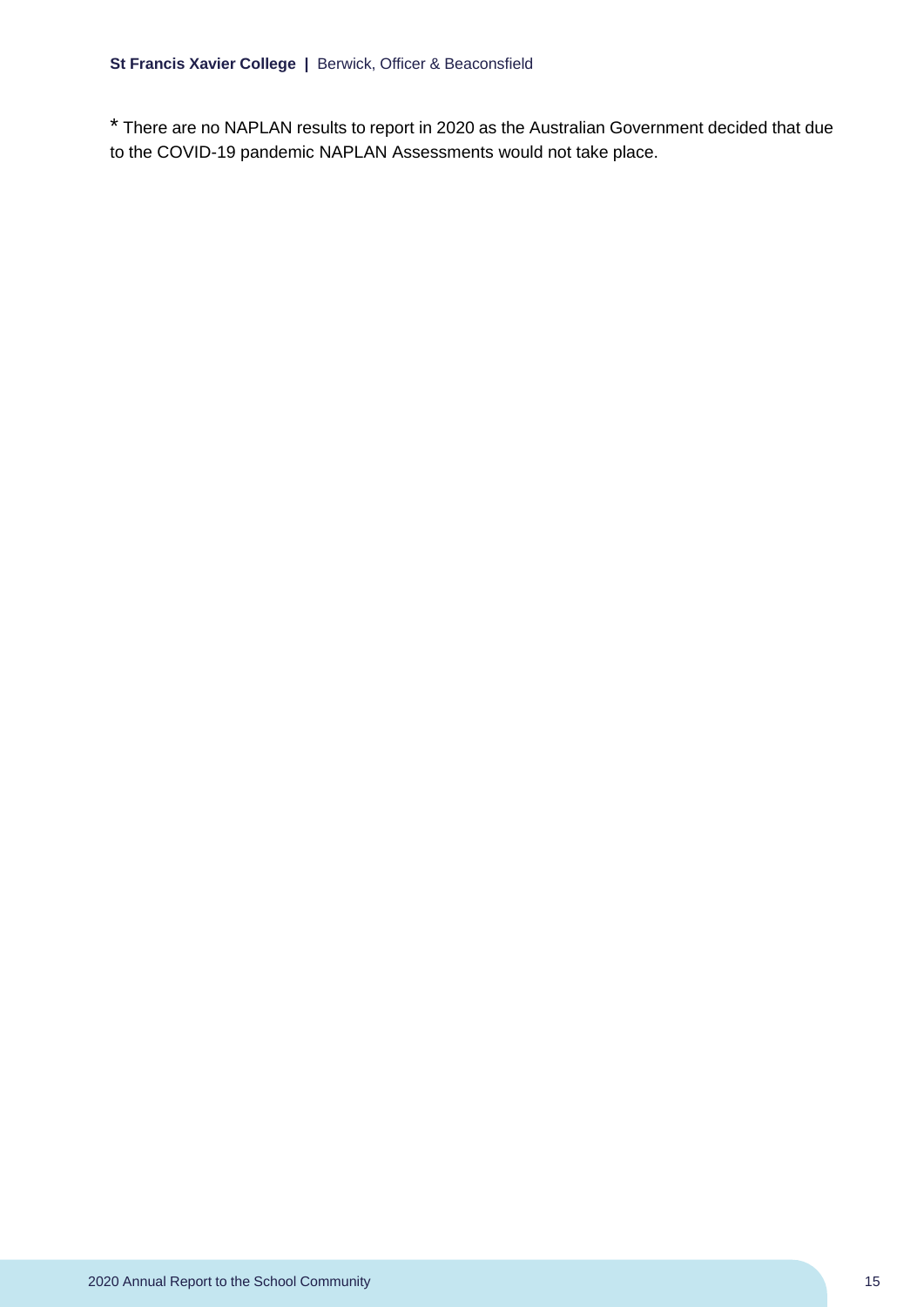| <b>NAPLAN TESTS</b>            | 2018<br>$\frac{9}{6}$ | 2019<br>$\frac{0}{0}$ | $2018 - 2019$<br><b>Changes</b><br>$\frac{9}{6}$ | 2020<br>$\frac{0}{0}$<br>$\star$ | $2019 - 2020$<br><b>Changes</b><br>$\%$<br>$\star$ |
|--------------------------------|-----------------------|-----------------------|--------------------------------------------------|----------------------------------|----------------------------------------------------|
| YR 07 Grammar &<br>Punctuation | 97.5                  | 96.8                  | $-0.7$                                           |                                  |                                                    |
| <b>YR 07 Numeracy</b>          | 99.3                  | 96.9                  | $-2.4$                                           |                                  |                                                    |
| <b>YR 07 Reading</b>           | 97.4                  | 96.6                  | $-0.8$                                           |                                  |                                                    |
| <b>YR 07 Spelling</b>          | 97.7                  | 97.0                  | $-0.7$                                           |                                  |                                                    |
| <b>YR 07 Writing</b>           | 96.6                  | 95.5                  | $-1.1$                                           |                                  |                                                    |
| YR 09 Grammar &<br>Punctuation | 96.6                  | 92.4                  | $-4.2$                                           |                                  |                                                    |
| <b>YR 09 Numeracy</b>          | 97.3                  | 98.5                  | 1.2                                              |                                  |                                                    |
| <b>YR 09 Reading</b>           | 96.0                  | 90.0                  | $-6.0$                                           |                                  |                                                    |
| YR 09 Spelling                 | 95.6                  | 95.8                  | 0.2                                              |                                  |                                                    |
| <b>YR 09 Writing</b>           | 87.0                  | 89.2                  | 2.2                                              |                                  |                                                    |

#### **PROPORTION OF STUDENTS MEETING THE MINIMUM STANDARDS**

\* There are no NAPLAN results to report in 2020 as the Australian Government decided that due to the COVID-19 pandemic NAPLAN Assessments would not take place.

\*\* Data cannot be reported for this year as the number of students that sat the test was below 5 and the data has been suppressed for privacy reasons in accordance with the ACARA NAPLAN data reporting provisions.

\*\*\* No students sat the NAPLAN tests in this year level and in one or both of the relevant years.



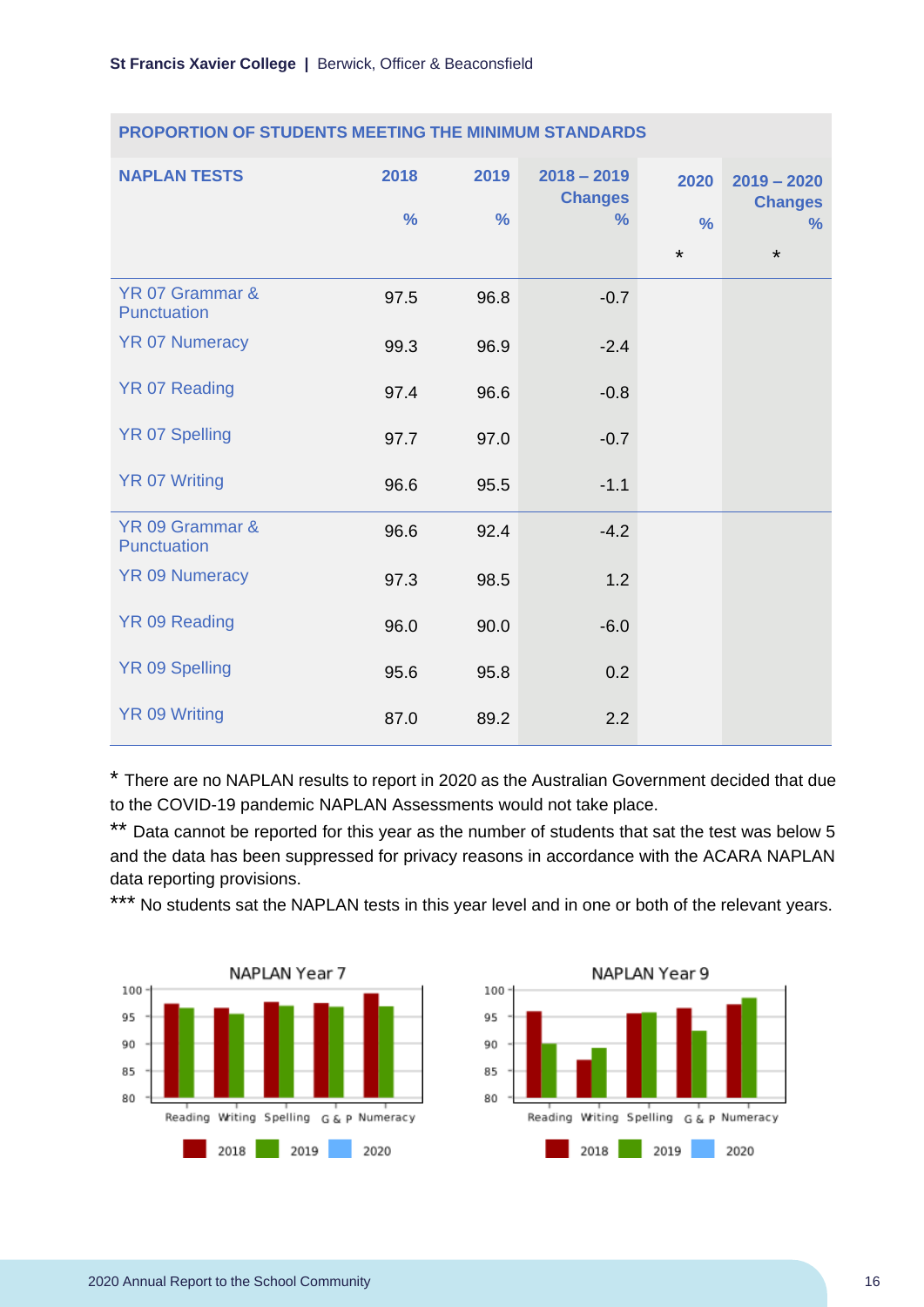## <span id="page-17-0"></span>**College Community and Student Wellbeing**

## **Goals & Intended Outcomes**

"What does the Lord require of you but to do justice, and to love kindness, and to walk humbly with your God" (Micah 6:8)

### **Goal**

That students are able to manage their wellbeing more effectively through the development of a culture informed by our Catholic Identity and enriched by evidenced based positive psychology.

### **Intended Outcomes**

- Further development links with the Catholic Identity Team in the delivery of wellbeing programs that complement the development of faith.
- That a strategy for managing student records is developed to inform wellbeing support
- Develop wellbeing programs to support learning.
- Develop wellbeing skills in staff and students.

## **Achievements**

We are committed to the ongoing practice of using an appreciative strengths lens to influence our relationships and sense of community at the College. We have continued to access the wisdom of Positive Psychology and Positive Education to promote a flourishing community where everyone's potential is maximised. This has been prioritised through the activities and operations of the College as well as through its systems and approaches. Our ongoing development of a culture of wellbeing is driven by the relationship between Catholic Identity and the care of the whole person alongside the development of personal wellbeing for each member of our community.

A cross-campus wellbeing strategic leadership team supports a whole school approach to supporting student wellbeing.

The Compass Program aims to provide a differentiated learning environment and academic program which particularly targets the social, emotional, spiritual and academic needs of students who require individualised interventions. It aims to positively influence school attendance, academic performance, personal wellbeing and a sense of belonging and connectedness at school.

Putting into practice the Positive Learning Partnerships has continued to be positively influenced by the Berry Street Education Model. All staff have participated in the next session of professional learning in this model which uses the wisdom of Trauma Informed Care and Positive Education to offer practical strategies for staff to support student achievement and promote success at school. The 2020 focus was on stamina and engagement. It accessed the wisdom of positive psychology and practice in relation to building resilience and promoting engagement.

The new Wellbeing Curriculum was modified to address the context of remote learning so that students had the opportunity to build resiliency skills for the covid-19 context.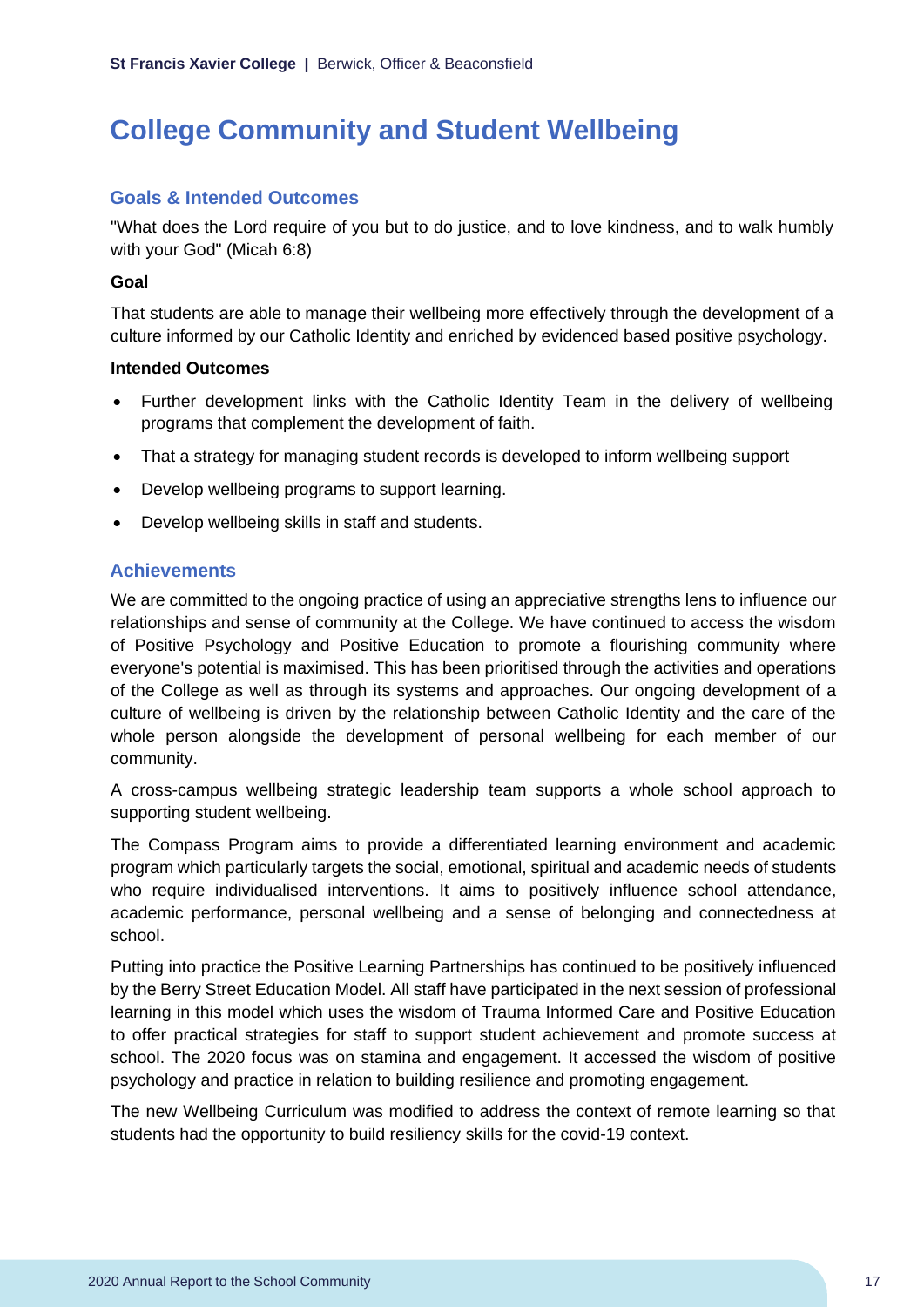## **Caring for the well-being of students and staff by:**

Note: Many planned activities were unable to be completed due to COVID-19 Restrictions.

- Developing an understanding of wellbeing and Positive Education by facilitating presentations and learning opportunities for staff and students.
- Facilitating online parenting evenings to support wellbeing.
- Promoting wellbeing learning activities which support the pastoral care of students and the Catholic Identity of the College.
- Exploring character strengths, mindfulness and positive emotions to enhance staff and student wellbeing.
- Developing a foundational understanding, that with a purposeful concentrated effort we can all develop greater wellbeing (that is, the skills of wellbeing can be taught just as the skills of basketball or English and Mathematics can be taught).
- Raising awareness about help-seeking behaviours through a wellbeing program which communicates to students the ways to recognise a friend in need of support as well as how to get that support from an adult.
- Connecting the positive behaviours promoted by the College to the development of wellbeing through the model of Positive Learning Partnerships.
- Presenting child safety presentations to students.
- Promoting Benefit Mindset (through a challenge).
- Facilitating parent confidence and skill development by sharing School TV resources.
- Promoting the principles of Positive Education by supporting the professional development of key staff.
- Developing suicide management plans for students at high risk and developing second tier support.
- Improving and extending support structures for beginning teachers.
- Improving and extending support structures for new members of staff.
- Increasing the recognition of the significant role played by non-teaching staff.
- Promoting the tenets of Positive Education (eg: gratitude, character strengths, optimism, grit, etc) in assemblies and student activities such as House Time.
- Researching data collection programs for the Counselling team.
- Collaborating with the Catholic Identity team to ensure wellbeing initiatives support the spiritual growth of our community.
- Sharing a daily wellbeing message during remote learning (wellbeing tips, prayer and positive primers).
- Communicating College expectations and frameworks for a remote learning environment.
- Accessing the science of wellbeing to inform return to school student support plans.
- Facilitating online covid-19 related staff wellbeing learning.
- Facilitating a fortnightly student wellbeing and safety check survey.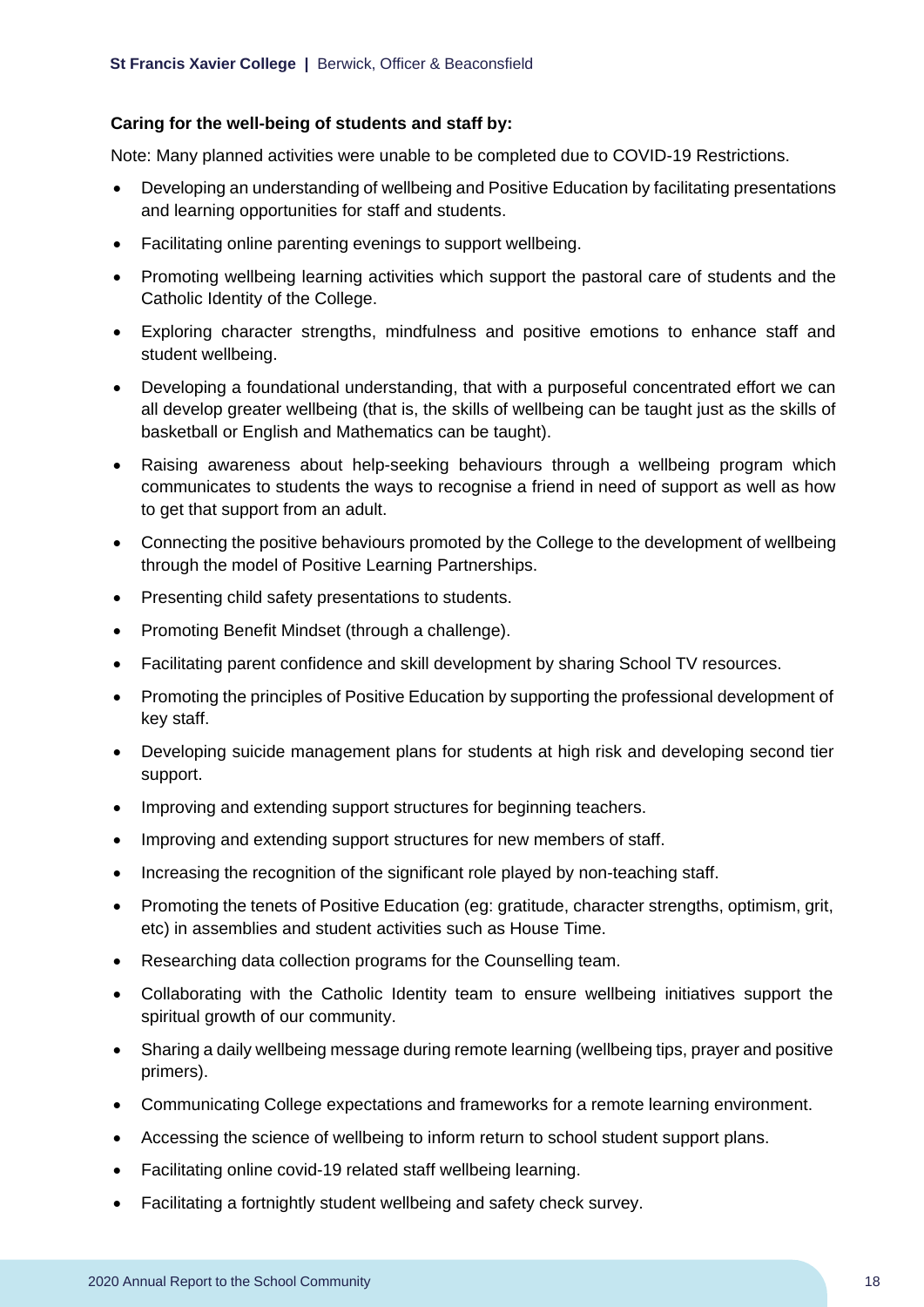- Sharing resources on online safety, consent and relationships with the parent and student community.
- College email signatures were updated to promote help-seeking behaviours in students.
- The Counselling service created a tele-health model to service student wellbeing sessions during remote learning.

The College aimed to move its Community Engagement Target from 72.1 in 2020 to 73.2 in 2021.

## **VALUE ADDED**

#### **Students have available to them a vast range of extra-curricular offerings:**

Many planned activities were unable to be completed due to COVID-19 Restrictions.

- Access to online masses, liturgies and prayers.
- Year 12 Retreat.
- Cantabile Liturgical Choir.
- Youth Ministry and Mini-Vinnies.
- Fundraising (The Ruben Centre Appeal, Caritas Australia, St. Vincent de Paul Society, Trinity Families).
- Student Leadership Program.
- Benefit Mindset Challenge.
- Wellbeing curriculum.
- Year 12 Valedictory (online).
- Geography Competition (online where available).
- Science Competition (online where available).
- Subject support classes (online where available).
- Study Skills Seminars (online where available).
- Instrumental Music Program (online where available).
- Music Ensembles (online where available).

Southern Independent Schools Sporting & Cultural Competitions:

- Chess (online where available).
- Debating (online where available).
- Music (online where available).
- Public Speaking (online where available).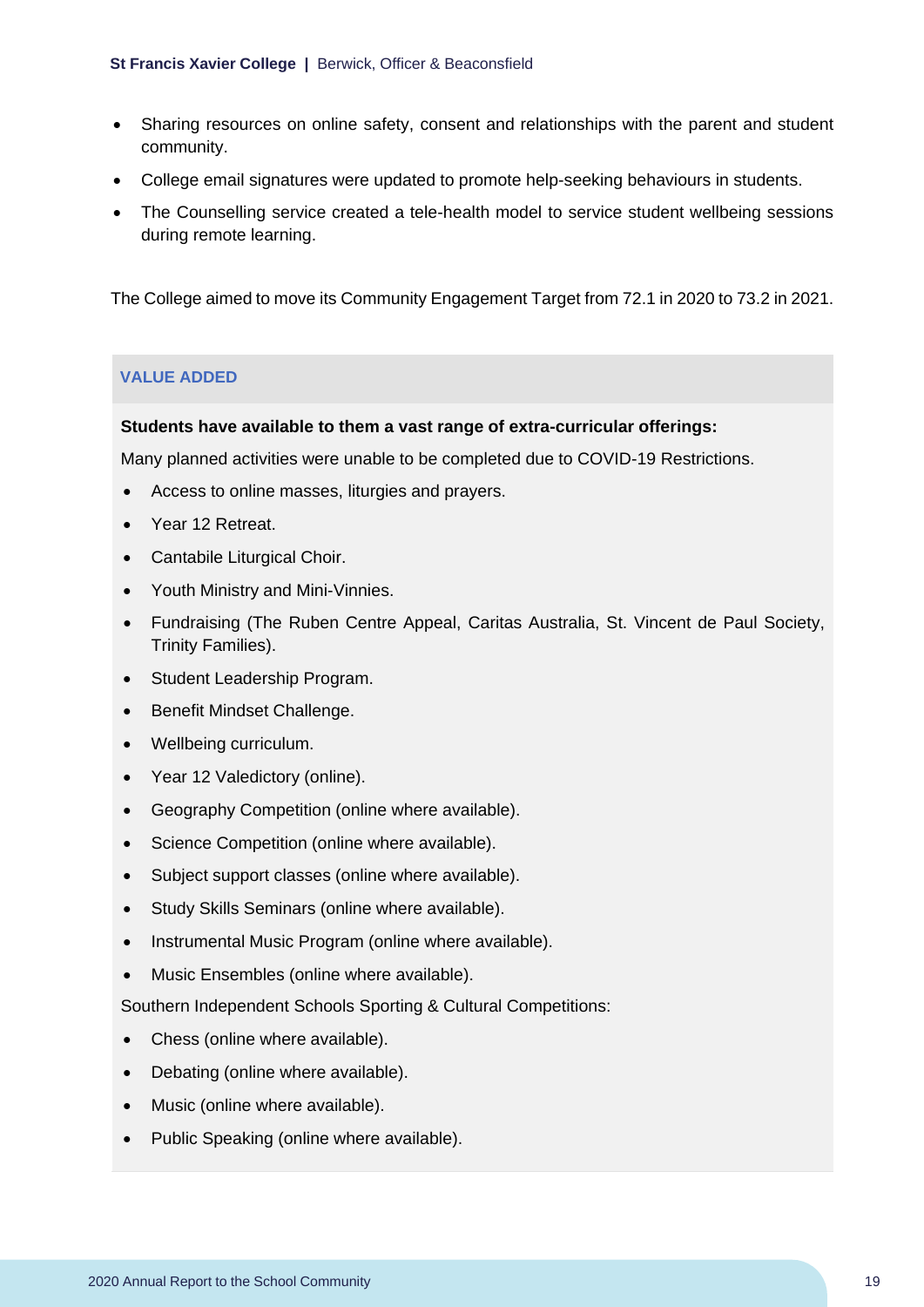#### **STUDENT SATISFACTION**

Students are introduced to the College pastoral culture through the Care Group / House system. A culture of connection is fostered through shared experiences of various activities, House assemblies, fundraising, focus wellbeing days and wellbeing challenges.

Students have a variety of forums that invite their contribution to the review and planning of aspects of College operations. The Principal regularly meets with students to discuss their feedback on a variety of issues. These moments are always welcomed as an opportunity to learn and grow together.

We continued measuring student satisfaction and personal wellbeing using the Assessing Wellbeing in Education (AWE) measure. In 2020, students identified the following aspects of school life as features that made our school a 'great place':

- Friends
- Teacher
- Facilities and Resources
- Learning opportunities
- Welcome and supportive
- Cultural Diversity
- Sense of community

#### **Student comments about the best aspect of our College included:**

- Teachers care about student growth
- Everyone wants to help students do their best
- There is a supportive network of friends
- There is energy and positivity in the community
- People look out for each other
- Teachers care about students in all aspects of their life and wellbeing
- Everyone is accepted and appreciated
- Teachers build good relationships with students
- Inclusion

The College aims to move its Student Wellbeing target from 72.8 in 2020 to 74.4 in 2021.

#### **STUDENT ATTENDANCE**

#### **Monitoring Daily Attendance**

The following are the systems and procedures to monitor the daily attendance of students and identify absences from the College or class: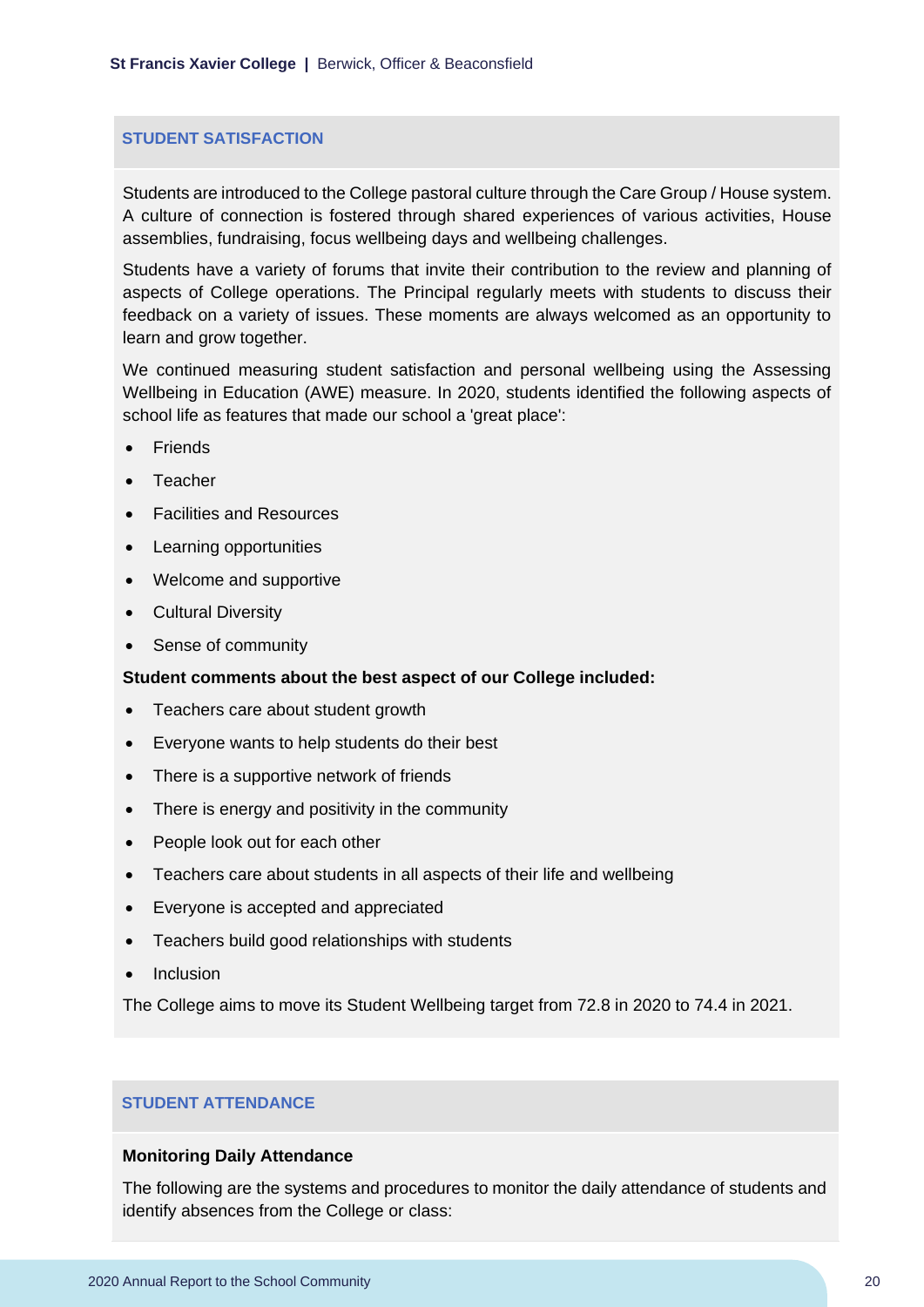- Parents are responsible for ensuring that they notify the college to explain the absence of their children on any particular school day. Notification may be provided via the Parent Access Module (PAM), via the SkoolBag app or by telephoning the College and should be made prior to the start of the school day.
- During on site learning: Attendance is recorded by class teachers each scheduled lesson of the day and at least twice a day (Morning and Afternoon) for excursions and other events which are a variation of the school day. This is recorded electronically in SIMON - Learning School Management Software.
- During remote learning: Student attendance and engagement was monitored via a daily check-in and via completion of weekly tasks
- All absences are recorded in SIMON Learning School Management Software.
- Parent notified absences are automatically recorded notifying Care Group and Subject Teachers electronically.
- Students attending the College late or leaving early are also recorded in SIMON Learning School Management Software and teachers receive notification electronically through their class rolls.
- This SIMON Database register of attendance is retained indefinitely and stored electronically and backed up externally. The register is kept for each calendar year, and shows the twice-daily attendance checks, class attendance percentage and any reasons for absence.

#### **YEARS 9 – 12 STUDENT RETENTION RATE**

Years 9 to 12 Student Retention Rate 84.2%

| Overall average attendance                           | 90.8% |
|------------------------------------------------------|-------|
| <b>Y10</b>                                           | 87.2% |
| <b>Y09</b>                                           | 91.4% |
| <b>Y08</b>                                           | 90.8% |
| <b>Y07</b>                                           | 93.9% |
| <b>AVERAGE STUDENT ATTENDANCE RATE BY YEAR LEVEL</b> |       |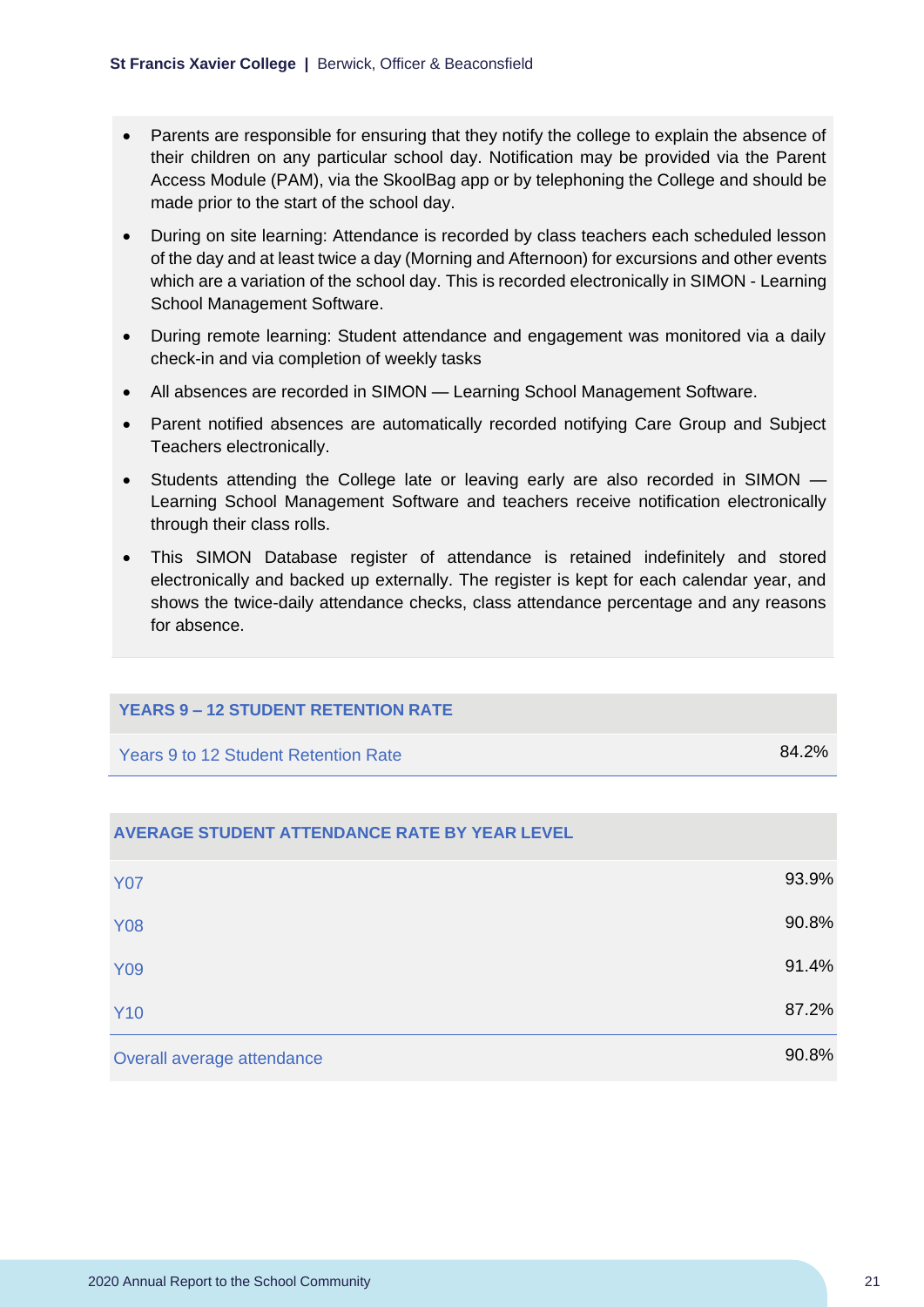| <b>SENIOR SECONDARY OUTCOMES</b> |       |
|----------------------------------|-------|
| <b>VCE Median Score</b>          | 29.0  |
| <b>VCE Completion Rate</b>       | 99.0% |
| <b>VCAL Completion Rate</b>      | 88.0% |

| <b>POST-SCHOOL DESTINATIONS AS AT 2020</b>                                                          |         |
|-----------------------------------------------------------------------------------------------------|---------|
| <b>Tertiary Study</b>                                                                               | 46.0%   |
| TAFE / VET                                                                                          | 11.0%   |
| Apprenticeship / Traineeship                                                                        | 6.0%    |
| <b>Deferred</b>                                                                                     | 19.0%   |
| <b>Employment</b>                                                                                   | 15.0%   |
| Other – The category of Other includes both students Looking for<br>Work and those classed as Other | $0.0\%$ |

#### **PARENT SATISFACTION**

Parental engagement is more likely to assist in positive self-regard, adolescents feel more positive toward learning and the school and students are more likely to maintain high aspirations and build a career. With this in mind St Francis Xavier College is actively seeking new and innovative ways to ensure parents are engaged and able to support their children and their education. Many planned activities were unable to be completed due to COVID-19 Restrictions.

Promoting the home-school partnership continues to be a priority.

The following are opportunities for parent engagement:

- Strength based parent evening; (online)
- Subject Selection Meetings (online)
- Subject Selection Information evenings (online)
- Presentation Night (online)
- Maths Information evenings(online)
- Prospective Student Parent Information Evening; (online)
- Differentiation Information evenings; (online)
- Curriculum Review Surveys;
- Parent Focus Groups; (online)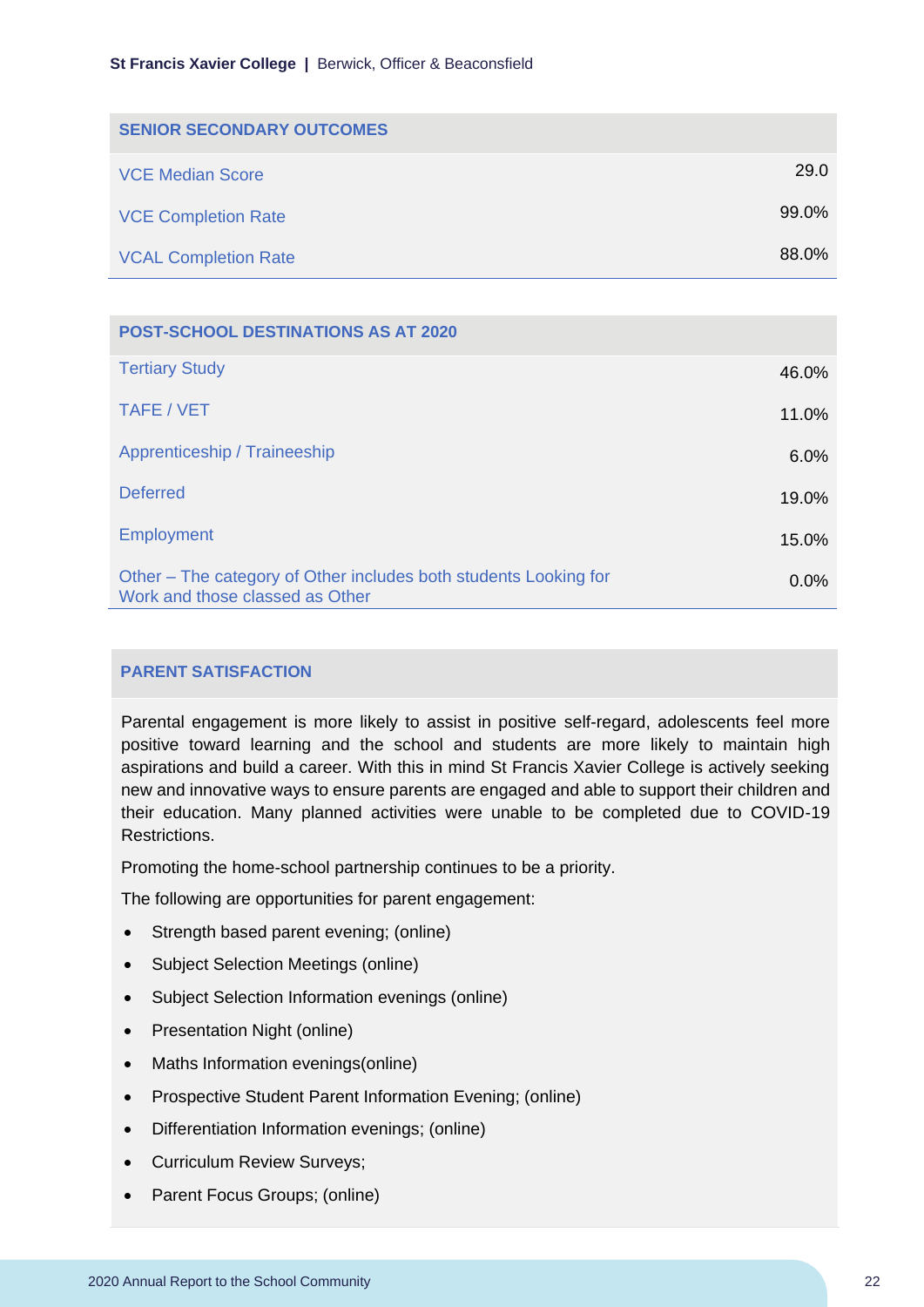- Performing Arts evenings; (online)
- VCE Art and Technology Exhibition; (online)
- Student Progress Meetings; (online)
- Program Support Group Meetings. (online)

Student subject selection is completed only after parental consideration has been reached. Our highest priority is always the pastoral care and well-being of our students. The academic development of the students remains a key focus, ensuring student career goals are linked closely to their performance at school. It is essential that parents believe that the College is open to the feedback they may wish to provide. On a regular basis, the Principal has the responsibility of interviewing many students and their parents.

The Director of Community Engagement role is to foster the development of positive parent and community partnerships as we know that they are a significant factor in student achievement and organisational health. The Director of Community Engagement promotes the importance of these relationships through acknowledging diversity in the community and building rich connections between the College and its communities.

The Parent Focus Group was established to facilitate parent input and perspective regarding key College issues such as communication, parenting strategies and positive learning partnerships. This group meets on a termly basis and provides valuable feedback for school improvement and builds College connectedness. Parents were invited to connect with Catholic School Parents Victoria and avail themselves of additional resources available to parents whose children are enrolled in Catholic schools. Parent resources are posted in the College communications and highlighted at Parent Information Evenings. The College hosted the CSPV Community Conversation event for parents of children in Catholic schools in the Diocese of Sale. Parents were invited to participate in a community conversation-style discussion about various topics in education.

During this session, CSPV gathered insight and feedback from parents who attended and contributed their perspective to CSPV advocacy research into various advocacy areas and parent leadership.

We are in partnership with nine Catholic Feeder Primary Schools. Principals in these schools display a very keen interest in the progress and well-being of their former students as they make the transition from Grade 6 to Year 7. Strong and open lines of communication between the primary and secondary environment exists. This is a further avenue for the College leadership to gain an impression of parent satisfaction with the program, protocols and culture of St Francis Xavier College.

When members of our community feel the need to air a degree of dissatisfaction it is our policy that each enjoys the opportunity to be heard respectfully and, where necessary and possible, a negotiated outcome be arrived at. If the concern is of a serious nature the College has in place a process to enable clear communication and effective negotiation for an outcome, known as the DOSCEL Complaints and Grievances Management Policy.

Situated in a rapidly expanding growth corridor in outer metropolitan Melbourne, St. Francis Xavier College experiences a high demand for enrolment at each year level. Students seeking enrolment are interviewed in the company of their parents.

All indicators from the Insight SRC Survey suggest a high degree of satisfaction from our parents. In general, the parent's responses to the School Improvement Parents Surveys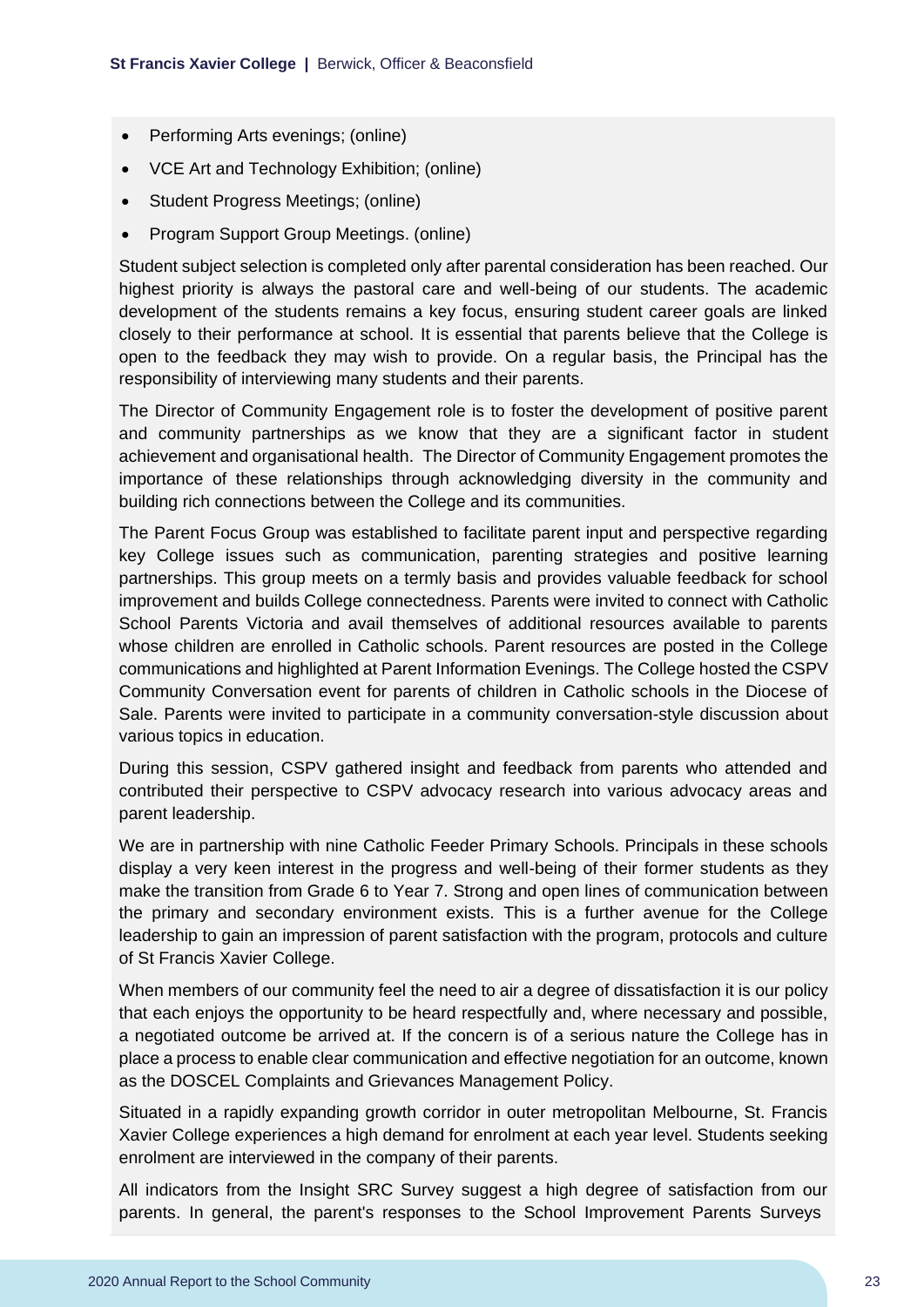indicate a high level of satisfaction with the education their children receive at the College. In 2021, the College will look to improve its Community Engagement rating from 72.1 in 2020 to 73.2 in 2021.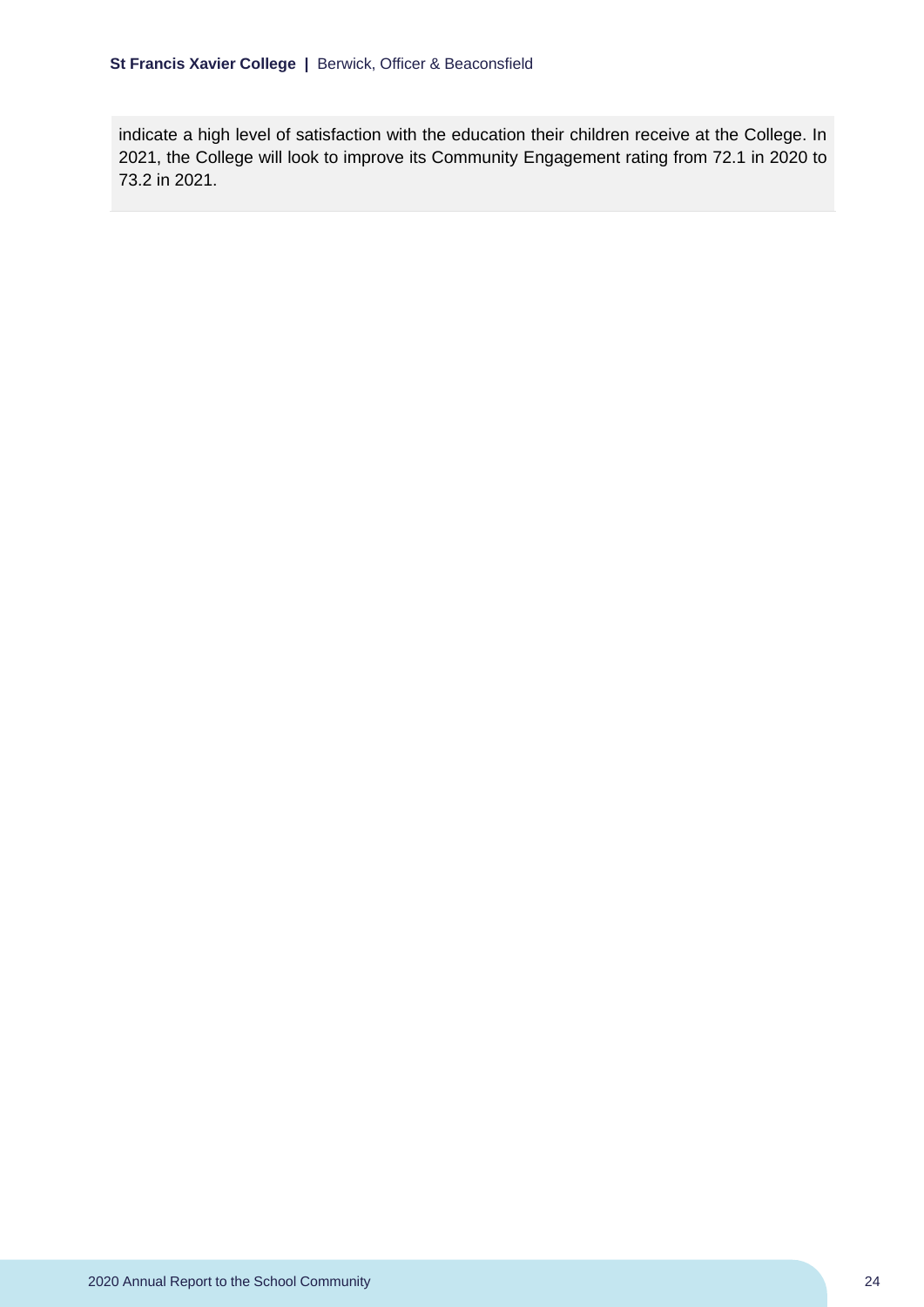## <span id="page-25-0"></span>**Child Safe Standards**

## **Goals & Intended Outcomes**

#### **Goal**

St Francis Xavier College has zero tolerance for child abuse and is committed to the protection of all children from all forms of child abuse by creating a culture of Child Protection in all aspects of College life.

#### **Intended Outcomes**

- That all children have the right to be safe.
- That the welfare and best interests of the child are paramount.
- The views of the child and a child's privacy must be respected.
- That clear expectations for appropriate behaviour with children are established in our Child Safety Code of Conduct and Staff and Student Professional Boundaries Policy.
- That child safety awareness is promoted and openly discussed within our College community.
- We implement procedures to screen all staff, Direct Contact Volunteers, third party contractors and external education providers who have direct contact with children.
- That all in the community understand that Child safety and protection is everyone's responsibility and that we have a zero tolerance to child abuse.
- That Child protection training is mandatory for all, staff and Direct Contact Volunteers.
- We implement procedures for responding to alleged or suspected incidents of child abuse and ensure that these are accessible for all members of the College community.
- That children from culturally or linguistically diverse backgrounds have the right to special care and support including those who identify as Aboriginal or Torres Strait Islander.
- That children who have any kind of disability have the right to special care and support.

## **Achievements**

St Francis Xavier College is committed to developing a culture to maintain the safety of each student in our care. At St Francis Xavier, we have a zero tolerance for child abuse and are committed to acting in children's best interests and keeping them safe from harm.

The College regards its child protection responsibilities with the utmost importance and as such, is committed to providing the necessary resources to ensure compliance with all relevant child protection laws and regulations and maintain a child safe culture. As a result, we have developed a Child Safe Policy and Code of Conduct to embed our child safe practices in our processes and procedures. The Child Safe Policy is an overarching document that provides key elements of our approach to protecting children from abuse. The Child Safety Code of Conduct lists behaviours that are acceptable and those that are unacceptable. It provides a high-level statement of professional boundaries, ethical behaviour and acceptable and unacceptable relationships. This Code of Conduct has a specific focus on safeguarding children and young people at the College against sexual, physical, psychological and emotional abuse or neglect. It is intended to complement other professional and/or occupational codes including our Staff and Student Professional Boundaries Policy.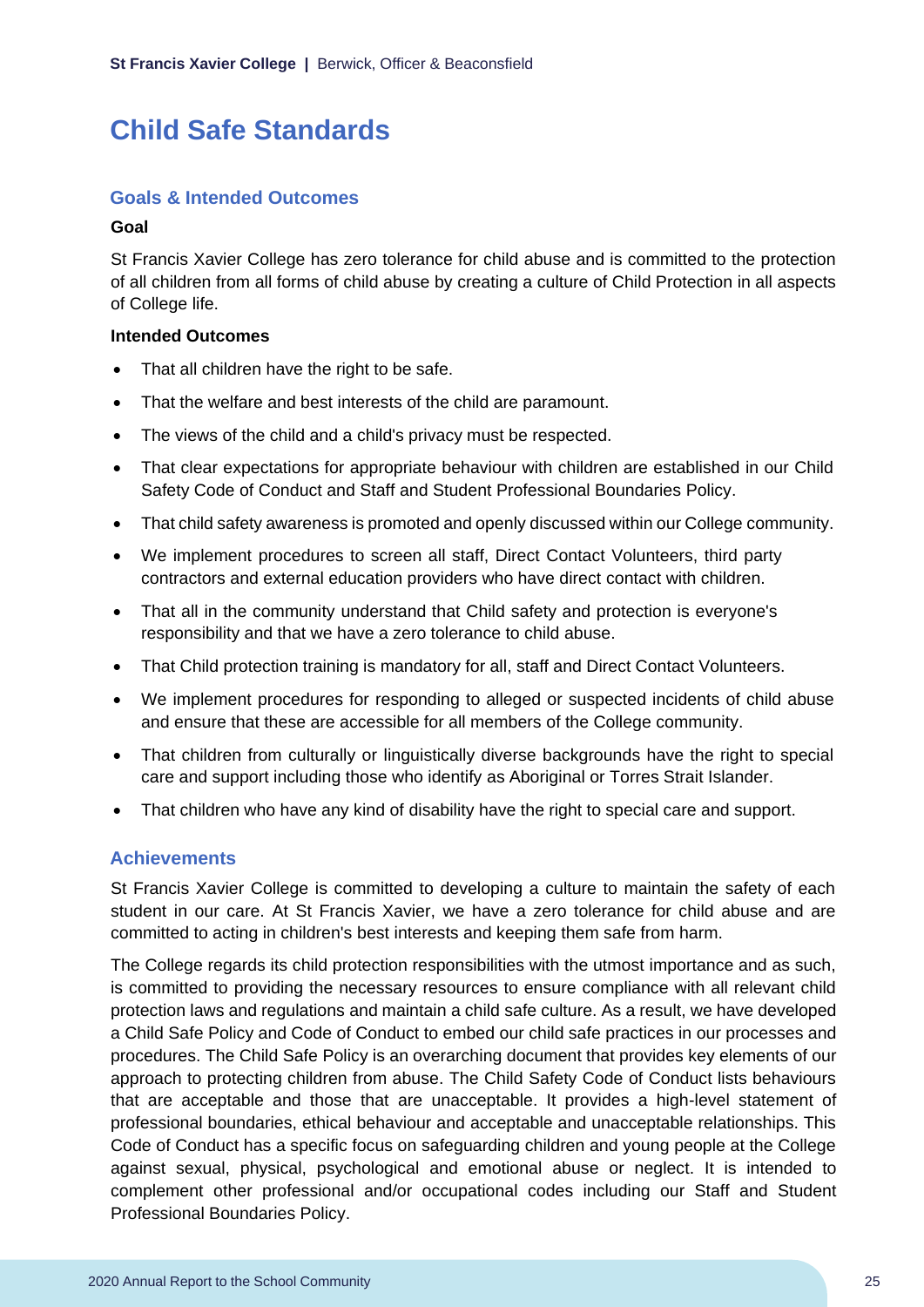All staff have received specific training in identifying Child Abuse and the requirement to report such abuse to the appropriate authorities, this is part of our annual Child Safety training. The College has implemented 'PROTECT, Identifying and Responding to all Forms of Abuse in Victorian Schools'. Staff training includes all staff undertaking training in the Department of Education and Training mandatory reporting module.

The College has also implemented extensive Human Resources processes to screen all potential employees and volunteers and provides training to ensure that new members of staff understand the importance of child safety and wellbeing and enable them to consistently follow our child safety policies and procedures. These processes also extend to our contractors who are also inducted into our child protection processes and required to have WWCC.

At all senior meetings, College Executive, Resources Committee, Leadership Team and Campus Leadership Team meetings, Child Protection matters are always included as an agenda item where analysis of how the College is continuing to meet its child protection obligations is discussed.

The Student Wellbeing team has also developed strategies to promote child empowerment and participation including the processes for students to contact staff if they need support in this area. The College has also appointed staff to act as Child Protection Officers. Each Child Protection Officer is available to answer any questions that members of the community may have with respect to the Child Protection and Safety Policy and the Child Protection Program and receive ongoing training.

The College has also implemented procedures for Contractors and visitors to the College and has communicated these policies and procedures to all in the St. Francis Xavier Community.

As part of the 2020 College School Improvement Review, student leaders from across the College were interviewed about specific aspects of the Child Protection program. Students at both the junior and senior levels were able to identify how policies of the College create a safe environment for students. They spoke about the different educational programs that are built into the wellbeing curriculum including the specific child safety training that is delivered to students throughout the year. Students were able to identify who they could speak to in reference to child safety concerns for themselves or their friends including the process in order to seek support. Students spoke about the inclusive nature of the child protection and wellbeing programs and how they are always listened to and supported by the teachers and well-being leaders of the College. The students also commented that this support was also made available to students online or by telephone during the COVID-19 lock down.

Student Leaders will continue to be involved in consultation about our child protection program and in 2021, we plan to undertake a review of the Child Friendly Child Protection Policy.

The new Wellbeing program introduced in 2019 has incorporated key elements of our ongoing child protection program including how to raise concerns with key leaders at the College and how to support friends should they disclose child protection concerns.

In 2020, the College adapted its Child Safe practices for an online learning environment and promoted messaging specific to child safety during remote learning. An online platform was developed to share staff resources specific to maintaining a child safe environment in an online context. Remote learning practices were developed with child safety risk assessment completed and risk mitigation strategies in place.

In collaboration with the Wellbeing team, a fortnightly child safety and wellbeing student survey was facilitated. This survey was targeted at identifying risk and concern relating to child abuse (including domestic violence) as well as risk and concern relation to family resources or student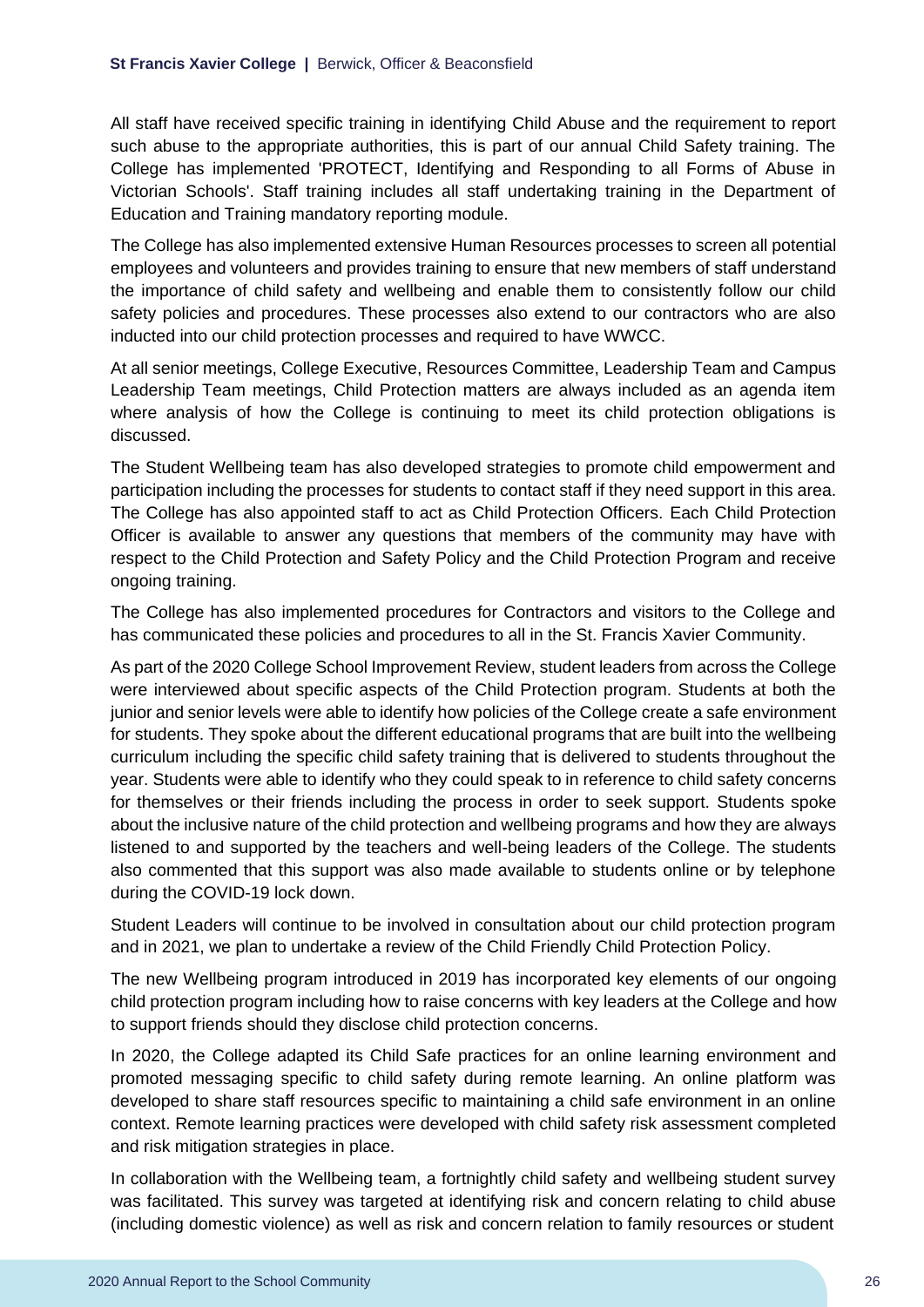wellbeing. This survey gave staff further information from students and invited students to share concerns and seek adult support. The Counselling Team, Pastoral Team and House Leaders worked collaboratively to reach out to students who required targeted support during remote learning as well as to provide regular check-ins for students requiring that support.

Our risk management processes also ensure that appropriate arrangements are made to support vulnerable children undertaking incursions/excursions and College based events. All activities are planned to ensure that they are accessible ensuring that these activities can be accessed by all students.

All these new policies and procedures work together to support the development of a culture at St Francis Xavier College that maintains the safety of each student in our care.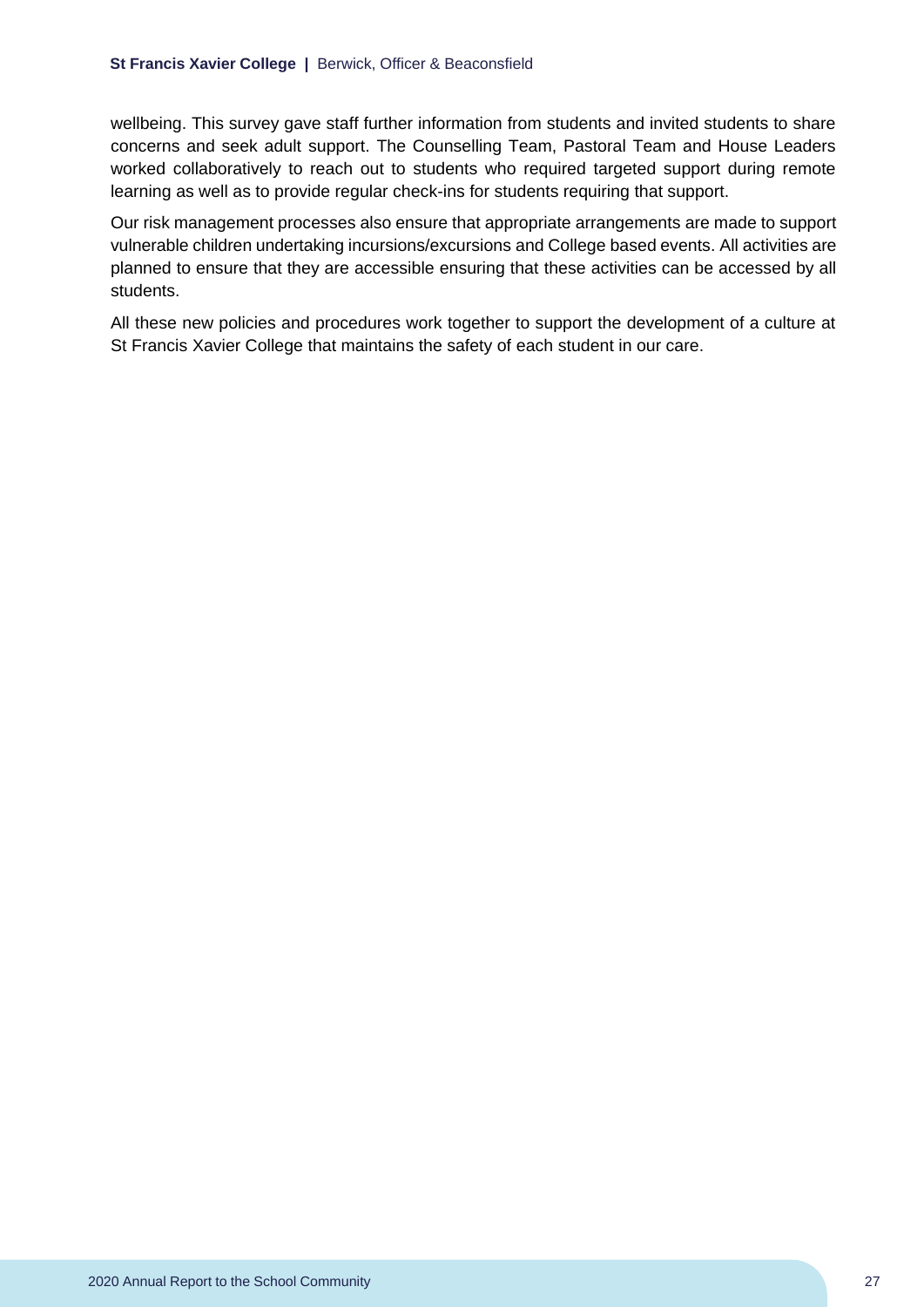## <span id="page-28-0"></span>**Leadership**

## **Goals & Intended Outcomes**

## **Goal**

All staff see themselves as intelligently loyal leaders for student achievement.

## *Leadership for Learning*

### **Intended Outcomes**

- That the College develops enhanced processes to communicate with all stakeholders in the College.
- That our leadership model is student achievement centred.
- To continue to build a strong professional culture.

## *Resources*

#### **Intended Outcomes**

- Review and upgrade master plan for all campuses.
- Further, develop religious sites as per religious master plan.
- Continue to enhance our Occupational Health and Safety obligations and practices.
- Support resources and practices that are progressive, ethical, sustainable and environmentally proactive.

## **Achievements**

**The College continued to offer clarity in terms of its direction through the use of the College Game Plan for student achievement.**

## **The four plays are:**

- Catholic Identity: Orientating towards Christ
- Differentiation: Enabling growth for all
- Positive Learning Partnerships: Building stronger relationships
- Wellbeing for Learning: Teaching the skills of wellbeing

The most significant area of focus for College leadership in 2020 was responding to COVID-19. The College established a COVID-19 response team who worked collaboratively to address matters relating to OH&S, wellbeing, human resources, facilities, Remote Learning and working from home. The College is proud of the way in which all staff worked professionally, flexibly and with such great commitment to ensure the provision of learning continuity, and continued employment safely throughout 2020.

- Intentional practices to build an even stronger culture of collaboration among staff.
- Student leaders offered authentic opportunities to lead and develop their skills.
- Continued increase in the number of teachers undertaking further studies to enhance their qualifications with a focus on those staff wishing to gain accreditation to teach in a Catholic School and those looking to gain accreditation to teach Religious Education.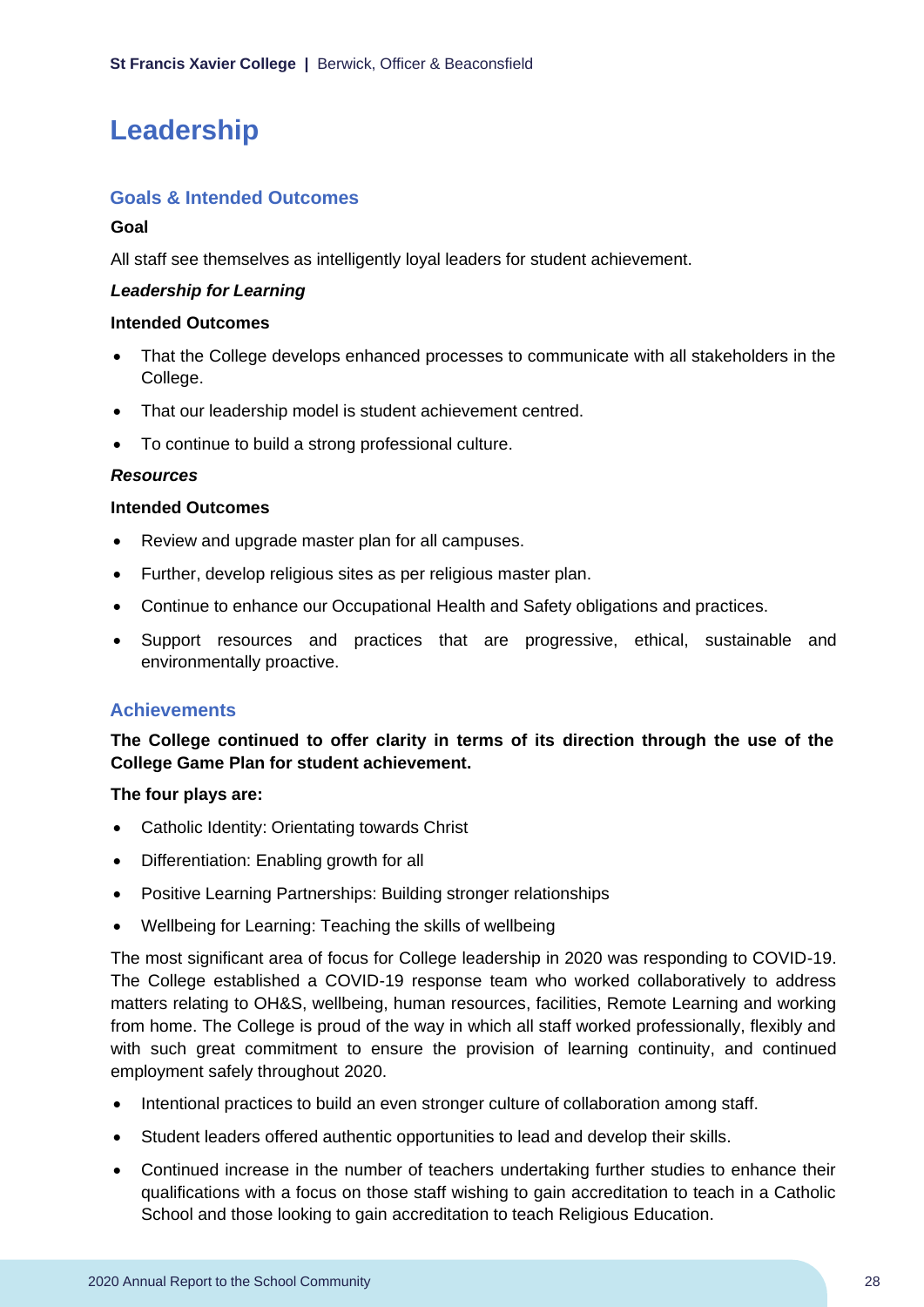- Implementation of the College Position of Leadership structure for 2020 2022 including further induction and coaching for staff appointed to roles
- Implementation of the outcomes of the College's IT, AV and eLearning functions.
- Graduate and new teacher mentoring program.
- Effective stewardship of College resources to allow for building new works and refurbishment of existing facilities to cater for growing numbers of students at each of our campuses.
- Planning for future capital projects including Art/Technology building for Beaconsfield Campus, General Purpose Flexible Learning Area and new entrance for Berwick Campus and a new uniform shop at Beaconsfield Campus.
- Overseeing the building of the Flexible Learning Area building at Officer Campus.
- Overseeing the construction of roofs to cover new synthetic courts at Officer and Beaconsfield Campuses for outdoor Health and PE classes.
- Further redevelopment of a number of general-purpose classrooms at Berwick Campus.
- Ongoing internal professional learning opportunities for all staff, with an emphasis upon curriculum, leadership, spiritual and contemporary issues for students.
- Continued development of the College's approach to occupational health and safety.
- Developing an enhanced ARM and professional learning and development process for nonteaching staff.
- Further expansion of the College's risk management human resources to manage compliance.
- Strategic planning for 2021 College directions.

#### **EXPENDITURE AND TEACHER PARTICIPATION IN PROFESSIONAL LEARNING**

#### Description of Professional Learning undertaken in 2020

#### **Description of Professional Learning Undertaken In 2020**

- Accreditation to Teach in a Catholic school
- Accreditation to Teach Religious Education
- Anaphylaxis Management
- Assessment and reporting
- Asthma Management
- Careers education
- Catholic Identity
- Child Safety Standards training
- Classroom pedagogy
- Clinical teaching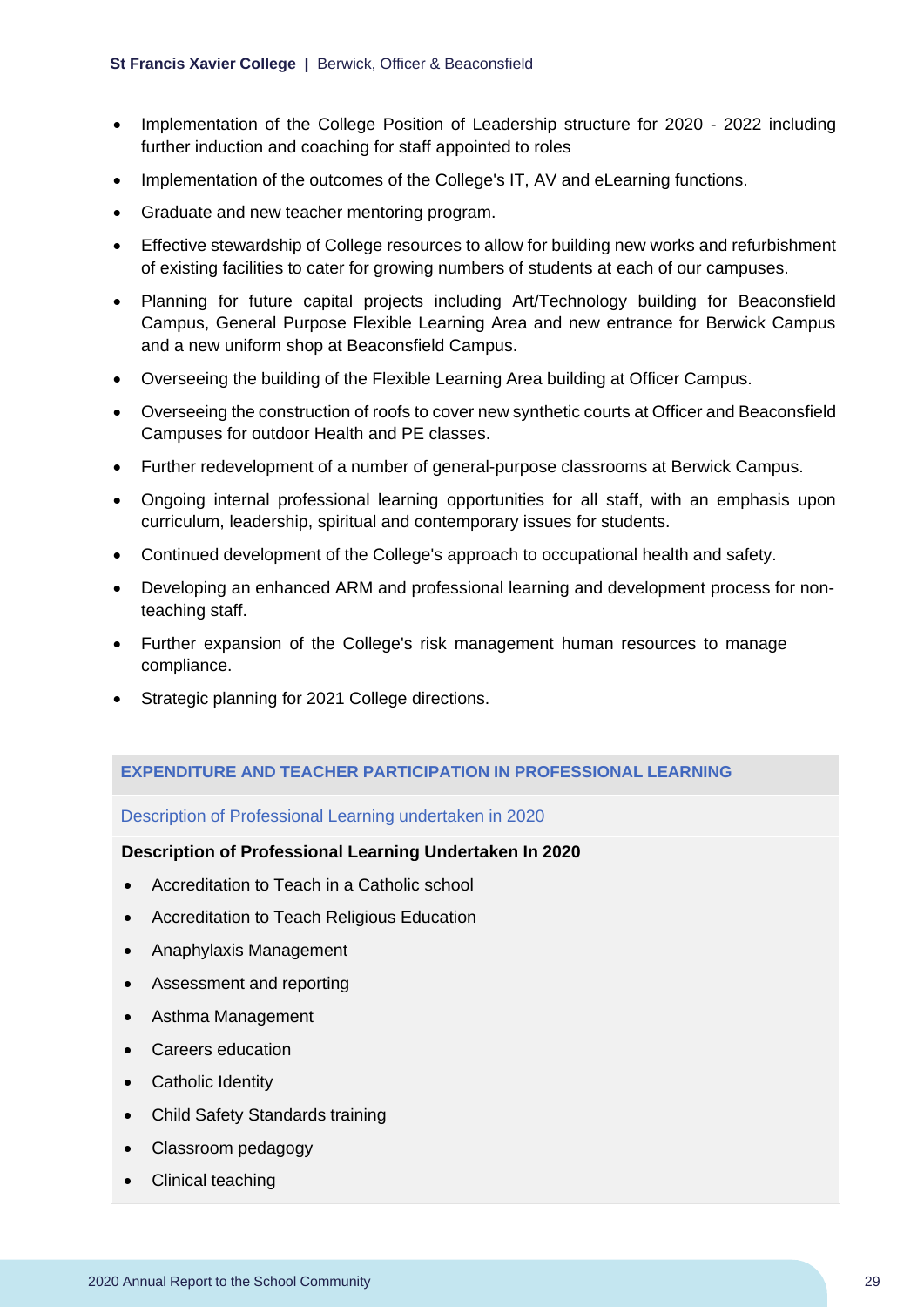- Coaching for student achievement
- College culture
- Counselling skills
- COVID-19 Compliance
- Culturally and linguistically diverse learners
- Developing and differentiating the curriculum
- Differentiation learning progressions, assessment and reporting, learning activities
- Digital learning
- English as an Additional Language
- eLearning
- Gifted learners
- Human resources training
- Inclusive education
- Leadership
- Learning adjustment
- Learning analytics
- Learning area specific VCE professional learning
- Learning space application
- Literacy education
- Maths Pathway
- NAPLAN
- NCCD implementation
- New arrivals and refugee students
- New staff induction
- Numeracy education
- Office 365 training
- Online progressive reporting
- Operations Team training
- PAT Testing
- PL relating to individual Learning Areas
- Personal Learning Plans
- Positive education
- Professional learning team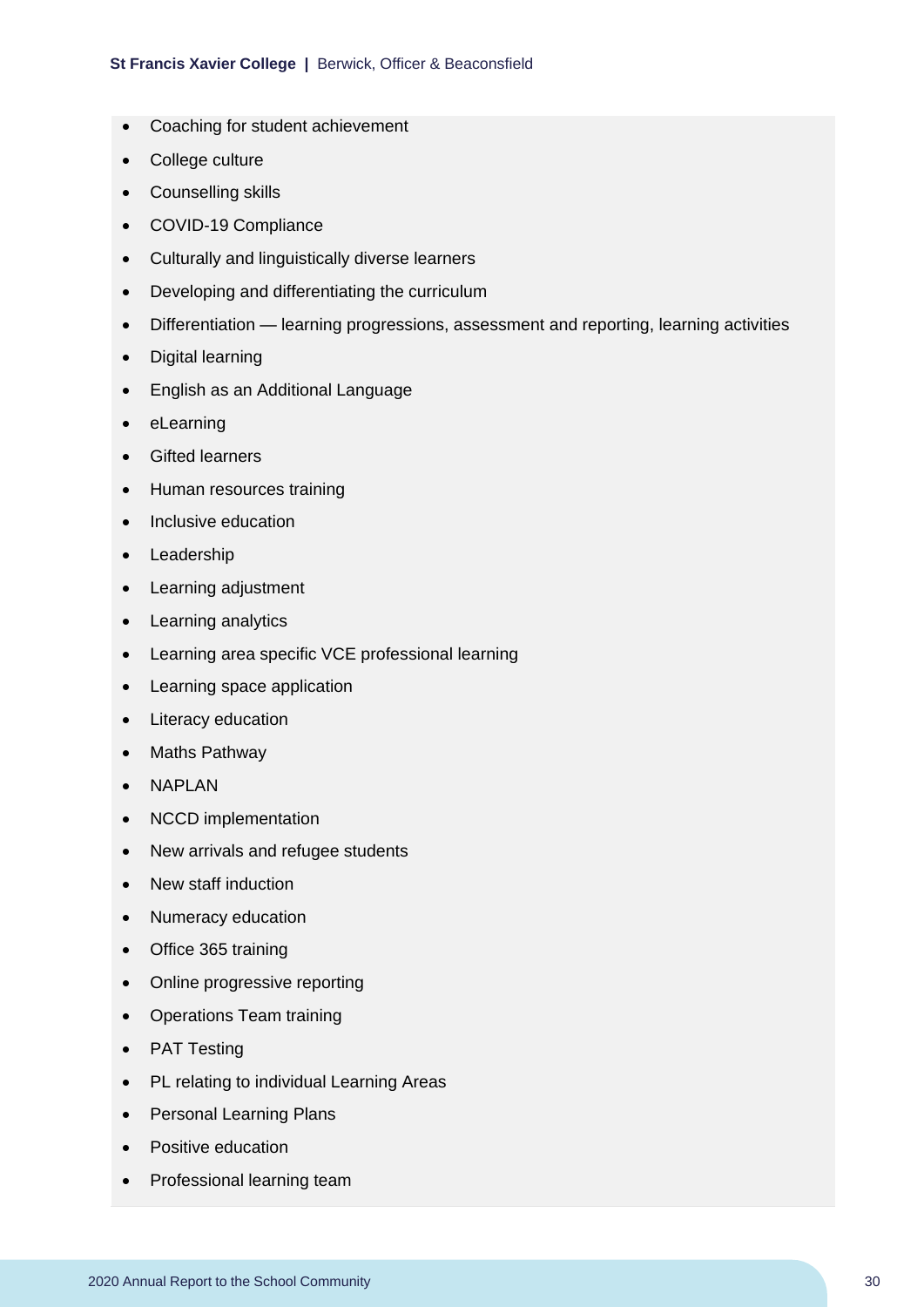- Remote Learning
- Senior leadership professional learning
- SIMON Learning Management System
- Staff communication
- STILE software
- Student attendance
- Student behaviour tracking
- Student wellbeing including Berry Street Program
- Students with learning needs
- Various VCE workshops/information sessions
- VCAA compliance
- VCAL curriculum
- VCE data analysis
- VET specific professional learning
- Victorian F-10 Curriculum

Number of teachers who participated in PL in 2020 295

Average expenditure per teacher for PL  $$681$ 

## **TEACHER SATISFACTION**

The Insight SRC and Enhancing Catholic Identity surveys showed strong support among staff for St. Francis Xavier College's role to support each student to grow in faith in our Catholic Tradition. Teachers report that they have been provided with many opportunities to develop their understanding of the faith as well as participate in prayer, liturgy and Mass. Teachers are proud of the work that they undertake at the College and are energized by the way they frequently discuss and share teaching methods and strategies with colleagues. They believe that they are well-supported by their colleagues and feel that their own goals are aligned with the school's strategic plan.

School improvement is a shared responsibility and teachers express a continuing desire to focus on improving the quality of teaching experienced by students. The Organisational Climate indicator increased in 2020 from 61.5 to 66.9 and the Teaching Climate indicator increased from 62.1 to 65.4. These results indicate that staff felt well-supported by the College leadership throughout the Remote Learning period. In 2021, the College will look to improve its Organizational Climate rating from 66.9 in 2020 to 68.3 in 2020. The College will also look to improve its Teaching Climate rating from 65.4 in 2020 to 67.7 in 2020.

All indicators from the Insight SRC Survey suggest a high degree of satisfaction from our parents in 2020. In general, the parent's responses to the School Improvement Parents Surveys indicate a high level of satisfaction with the education their children receive at the College. In 2021, the College will look to improve its Community Engagement rating from 72.1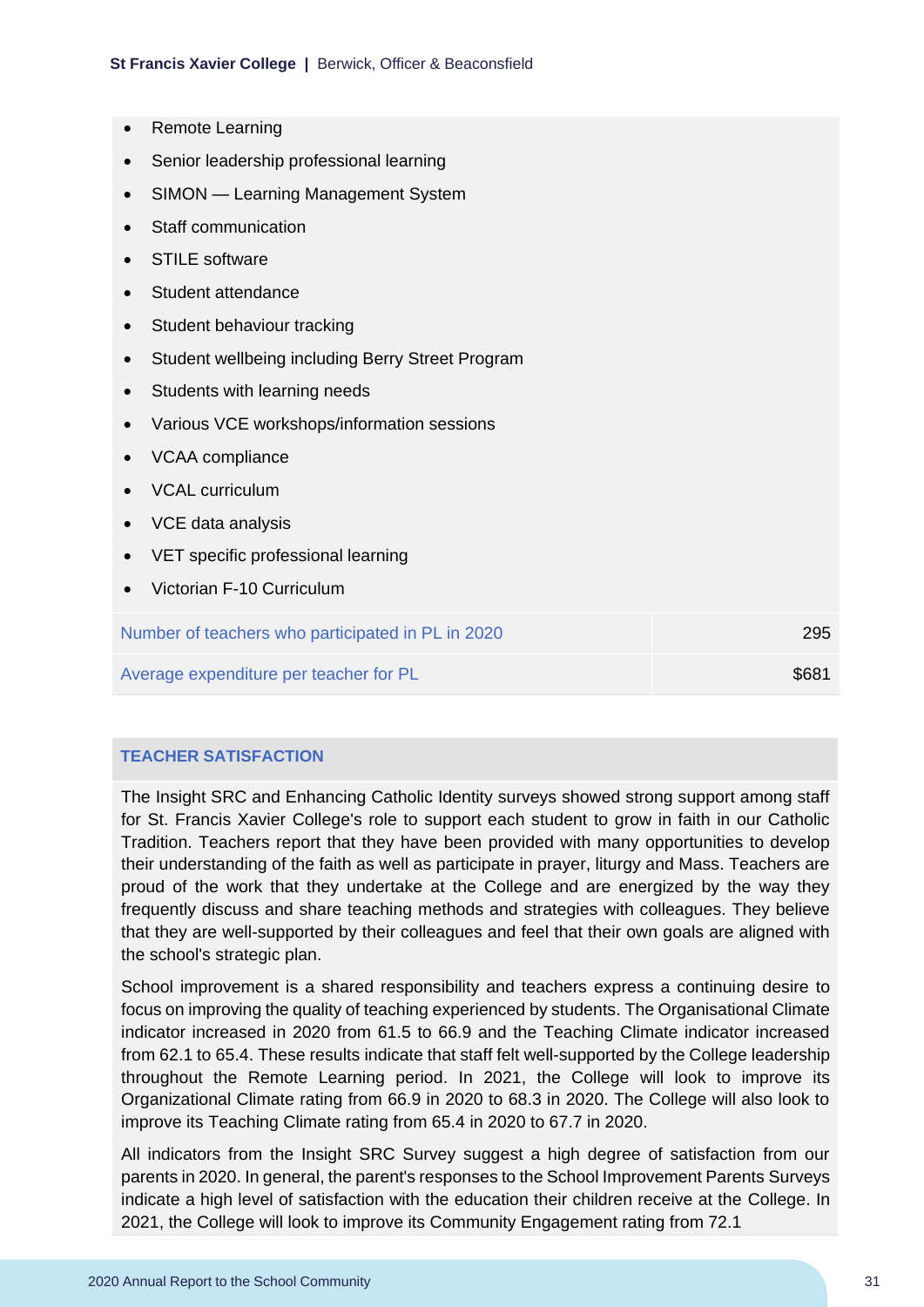in 2020 to 73.2 in 2021. Students too were very appreciative of their teacher efforts in 2020 as demonstrated in the growth in teacher relationships, engagement in learning and teaching and learning measures in the survey. The student wellbeing indicator increased from 64.4 to 78.8 with students ranking their teachers in the top 25% of all Victorian Secondary Schools.

The focus of teachers in 2021 will again be on the Four Plays of the College Game Plan. The College strives to deepen the alignment of these Plays with all areas of College function including leadership positions and forums for collaboration. In 2021, we hope that we will be able to continue with the extensive professional learning program to support the development of teacher professional practice that was reduced due to the COVID-19 lock down.

| <b>TEACHING STAFF ATTENDANCE RATE</b> |       |
|---------------------------------------|-------|
| <b>Teaching Staff Attendance Rate</b> | 91.5% |
|                                       |       |
| <b>ALL STAFF RETENTION RATE</b>       |       |
| <b>Staff Retention Rate</b>           | 85.9% |
|                                       |       |
| <b>TEACHER QUALIFICATIONS</b>         |       |
| <b>Doctorate</b>                      | 0.8%  |
| <b>Masters</b>                        | 29.7% |
| Graduate                              | 23.2% |
| <b>Graduate Certificate</b>           | 6.8%  |
| <b>Bachelor Degree</b>                | 75.3% |
| <b>Advanced Diploma</b>               | 5.3%  |
| <b>No Qualifications Listed</b>       | 0.4%  |